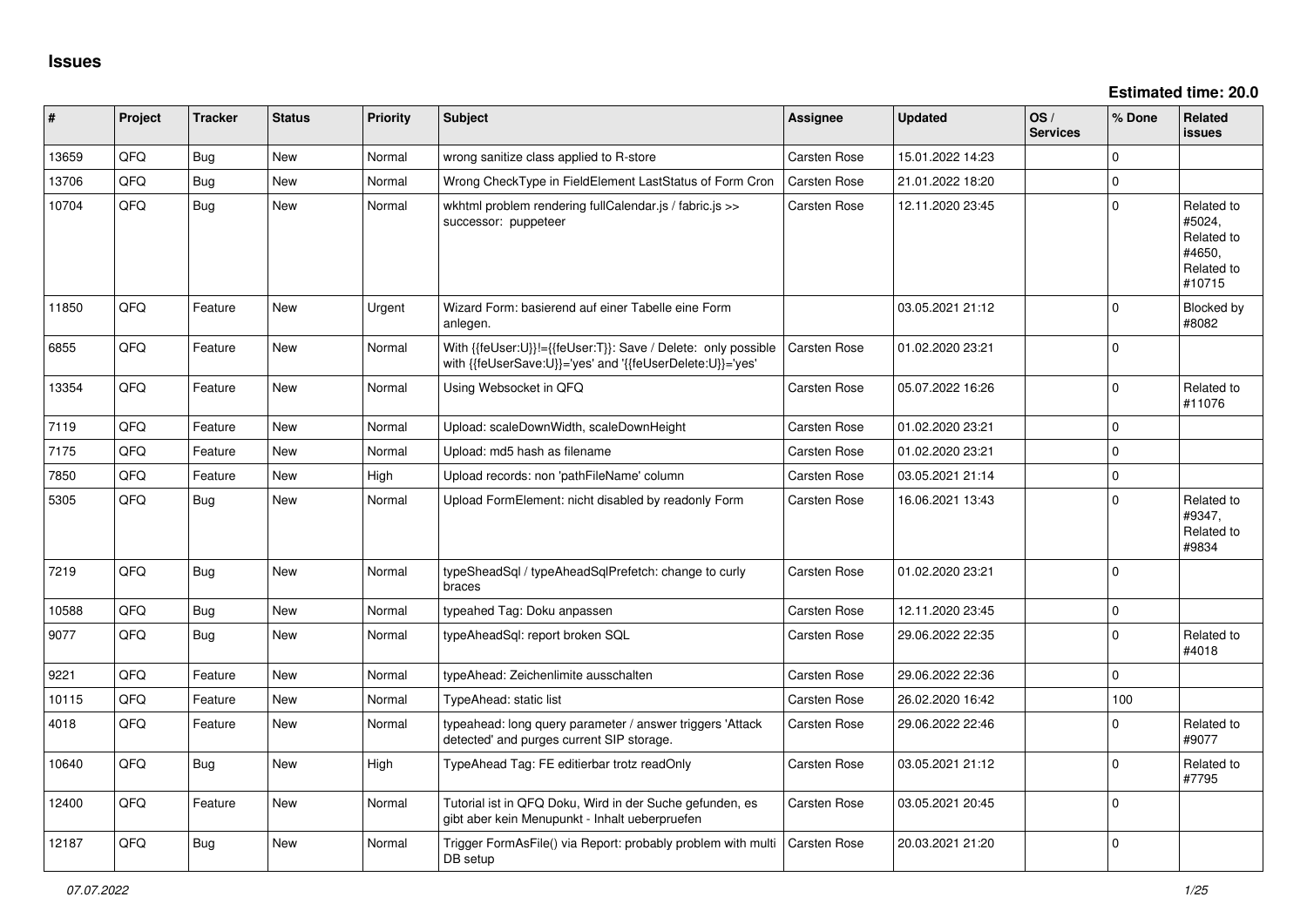| #     | Project | <b>Tracker</b> | <b>Status</b> | <b>Priority</b> | <b>Subject</b>                                                                                       | <b>Assignee</b>                                        | <b>Updated</b>   | OS/<br><b>Services</b> | % Done      | Related<br><b>issues</b>                    |                      |
|-------|---------|----------------|---------------|-----------------|------------------------------------------------------------------------------------------------------|--------------------------------------------------------|------------------|------------------------|-------------|---------------------------------------------|----------------------|
| 12664 | QFQ     | Feature        | New           | Normal          | TinyMCE: report/remove malicous HTML/JS Code                                                         | Carsten Rose                                           | 19.03.2022 17:47 |                        | $\mathbf 0$ | Related to<br>#14320                        |                      |
| 12632 | QFQ     | Feature        | <b>New</b>    | Normal          | TinyMCE: Prepare CSS classes for images                                                              | Carsten Rose                                           | 04.06.2021 14:35 |                        | 100         | Blocked by<br>#12186                        |                      |
| 7239  | QFQ     | Feature        | New           | Normal          | TinyMCE: html tag whitelist                                                                          | Carsten Rose                                           | 01.02.2020 23:21 |                        | 0           | Related to<br>#14320                        |                      |
| 14463 | QFQ     | Support        | New           | Normal          | TinyMCE: FormElement.size = <width>,<height></height></width>                                        | Enis Nuredini                                          | 03.07.2022 17:52 |                        | 0           | Related to<br>#14455                        |                      |
| 14455 | QFQ     | Support        | New           | Normal          | TinyMCE: Activate save button after upload picture over<br>drag&drop                                 | Enis Nuredini                                          | 03.07.2022 17:53 |                        | $\mathbf 0$ | Related to<br>#14463                        |                      |
| 12186 | QFQ     | Feature        | New           | High            | TinyMCE Config für Objekte                                                                           | Carsten Rose                                           | 07.12.2021 17:19 |                        | 0           | <b>Blocks</b><br>#12632                     |                      |
| 10345 | QFQ     | Feature        | New           | Normal          | Templates - Patterns QFQ Style                                                                       |                                                        | 03.05.2021 21:01 |                        | $\mathbf 0$ | Related to<br>#10713                        |                      |
| 7521  | QFQ     | Feature        | <b>New</b>    | Normal          | TemplateGroup: fe.type=upload                                                                        | Carsten Rose                                           | 01.02.2020 23:21 |                        | 0           | Related to<br>#9706                         |                      |
| 12702 | QFQ     | Bug            | <b>New</b>    | High            | templateGroup: broken in multiDb Setup                                                               | Carsten Rose                                           | 14.12.2021 16:02 |                        | $\Omega$    |                                             |                      |
| 12045 | QFQ     | Bug            | New           | Normal          | templateGroup afterSave FE: Aufruf ohne<br>sqlHonorFormElements funktioniert nicht                   | Carsten Rose                                           | 18.02.2021 16:33 |                        | $\Omega$    |                                             |                      |
| 12716 | QFQ     | Bug            | New           | Normal          | template group: Pattern only applied to first instance                                               | Carsten Rose                                           | 19.03.2022 17:47 |                        | 0           |                                             |                      |
| 10506 | QFQ     | Bug            | New           | High            | Template Group broken on MultiDB instance                                                            | Carsten Rose                                           | 03.05.2021 21:12 |                        | 0           | Related to<br>#10505                        |                      |
| 12679 | QFQ     | Feature        | <b>New</b>    | Normal          | tablesorter: custom column width                                                                     | Carsten Rose                                           | 16.06.2021 11:10 |                        | 0           |                                             |                      |
| 11892 | QFQ     | Feature        | New           | Normal          | tablesorter: columns with links are hard to order - new<br>qualifier 'Y: <ord>'</ord>                | Enis Nuredini                                          | 23.03.2022 09:22 |                        | $\Omega$    |                                             |                      |
| 14304 | QFQ     | Bug            | New           | Normal          | table sorter view safer does not work                                                                | Carsten Rose                                           | 10.06.2022 11:49 |                        | 0           |                                             |                      |
| 10114 | QFQ     | Feature        | New           | High            | Symbol (Link): 'G:' (Glyphicon) replaced by 'i:' (icon)                                              |                                                        | 07.12.2021 17:19 |                        | $\mathbf 0$ | Related to<br>#3797,<br>Related to<br>#4194 |                      |
| 12520 | QFQ     | Bug            | <b>New</b>    | Normal          | Switch FE User: still active even FE User session expired                                            | Carsten Rose                                           | 19.03.2022 17:48 |                        | $\mathbf 0$ |                                             |                      |
| 12477 | QFQ     | Feature        | New           | Normal          | Support for refactoring: Form, FormElement, diverse<br>Tabellen/Spalten, tt-content Records          | Carsten Rose                                           | 03.05.2021 20:45 |                        | $\mathbf 0$ |                                             |                      |
| 7574  | QFQ     | Bug            | New           | Normal          | Substitute error: form element not reported / dont parse<br>Form.note                                | Carsten Rose                                           | 01.02.2020 23:21 |                        | 0           |                                             |                      |
| 12135 | QFQ     | Feature        | New           | Normal          | Subrecord: Notiz                                                                                     |                                                        | 24.04.2021 16:58 |                        | 0           |                                             |                      |
| 11955 | QFQ     | Feature        | New           | Normal          | subrecord: new title option to set <th> attributes - e.g. to<br/>customize tablesorter options.</th> | attributes - e.g. to<br>customize tablesorter options. | Carsten Rose     | 03.05.2021 20:47       |             | 0                                           | Related to<br>#11775 |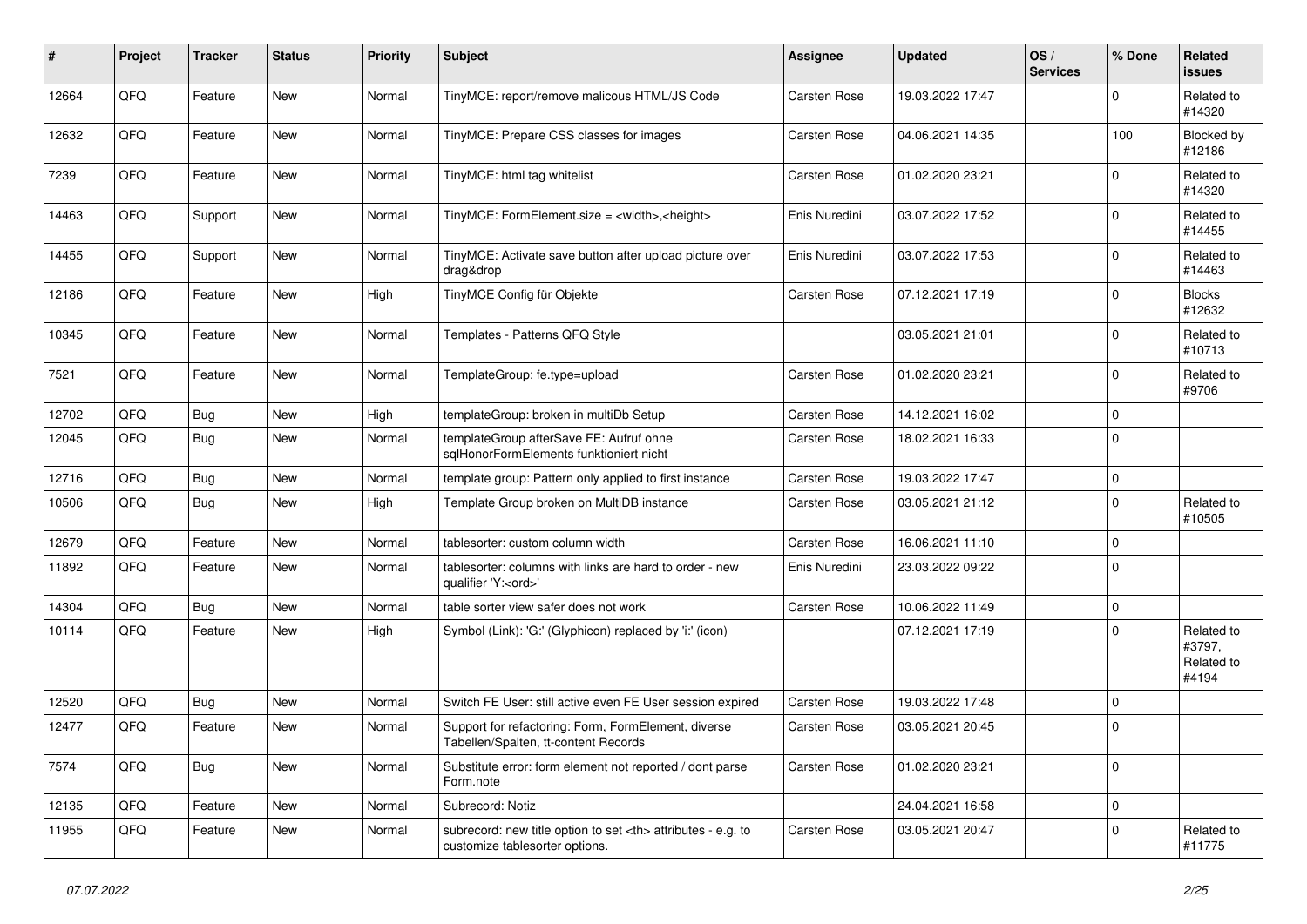| $\vert$ # | Project | <b>Tracker</b> | <b>Status</b> | <b>Priority</b> | <b>Subject</b>                                                                           | <b>Assignee</b>     | <b>Updated</b>   | OS/<br><b>Services</b> | % Done      | Related<br><b>issues</b>                      |
|-----------|---------|----------------|---------------|-----------------|------------------------------------------------------------------------------------------|---------------------|------------------|------------------------|-------------|-----------------------------------------------|
| 8187      | QFQ     | Feature        | <b>New</b>    | Normal          | Subrecord: enable/hide new button - make new/edit/delete<br>customizeable.               | <b>Carsten Rose</b> | 06.03.2021 18:44 |                        | $\Omega$    | Related to<br>#11326                          |
| 3432      | QFQ     | Feature        | <b>New</b>    | Normal          | subrecord: dynamicUpdate                                                                 | <b>Carsten Rose</b> | 11.06.2020 21:10 |                        | $\Omega$    | Related to<br>#5691                           |
| 11775     | QFQ     | Feature        | <b>New</b>    | Normal          | Subrecord Tooltip pro Feld                                                               | <b>Carsten Rose</b> | 18.12.2020 15:22 |                        | $\Omega$    | Related to<br>#11955                          |
| 12413     | QFQ     | Feature        | <b>New</b>    | Normal          | STORE_TYPO3: enhance for {{be_users.email:T}},<br>{{fe users.email:T}}                   | <b>Carsten Rose</b> | 03.05.2021 20:45 |                        | $\Omega$    | Related to<br>#12412,<br>Related to<br>#10012 |
| 10081     | QFQ     | Bug            | <b>New</b>    | High            | Stale record lock after 'forbidden' character                                            | <b>Carsten Rose</b> | 03.05.2021 21:12 |                        | $\Omega$    | Related to<br>#10082,<br>Related to<br>#9789  |
| 9129      | QFQ     | Feature        | New           | Normal          | sqlValidate: Message as notification, not as error                                       | Carsten Rose        | 01.02.2020 23:22 |                        | $\Omega$    | Related to<br>#9128                           |
| 4050      | QFQ     | Feature        | <b>New</b>    | Normal          | sql.log: 1) FormElement ID which causes a specific action,<br>2) Result in the same row. | Carsten Rose        | 15.04.2020 11:35 |                        | $\mathbf 0$ | Related to<br>#5458                           |
| 12545     | QFQ     | Bug            | <b>New</b>    | Urgent          | sql.log not created / updated                                                            | Carsten Rose        | 14.12.2021 16:02 |                        | $\mathbf 0$ |                                               |
| 8806      | QFQ     | Feature        | New           | Normal          | SQL Function nl2br                                                                       | <b>Carsten Rose</b> | 01.02.2020 23:22 |                        | $\mathbf 0$ |                                               |
| 7683      | QFQ     | Feature        | <b>New</b>    | Normal          | Special column names in '{{ SELECT  AS _link }}' should<br>be detected                   | Carsten Rose        | 01.02.2020 23:21 |                        | $\Omega$    |                                               |
| 12512     | QFQ     | Bug            | <b>New</b>    | Normal          | Some MySQL Installation can't use 'stored procedures'                                    | Carsten Rose        | 19.03.2022 17:48 |                        | $\Omega$    |                                               |
| 12532     | QFQ     | Feature        | New           | High            | SIP-Parameter bei Seitenaufruf in Browser-Console<br>anzeigen                            | Carsten Rose        | 07.12.2021 17:19 |                        | $\Omega$    | Related to<br>#11893.<br>Related to<br>#14187 |
| 9707      | QFQ     | Feature        | <b>New</b>    | Normal          | SIP security: encode pageld and check pageld on decode                                   | Carsten Rose        | 01.02.2020 23:22 |                        | $\Omega$    |                                               |
| 7014      | QFQ     | Bug            | New           | Normal          | Sending invalid emails succeeds when<br>debug.redirectAllMailTo is set                   | <b>Carsten Rose</b> | 01.02.2020 23:21 |                        | $\Omega$    |                                               |
| 11080     | QFQ     | Feature        | <b>New</b>    | Normal          | Send MQTT messages                                                                       | <b>Carsten Rose</b> | 29.08.2020 19:49 |                        | $\mathbf 0$ |                                               |
| 14227     | QFQ     | Feature        | New           | Normal          | Selenium Konkurrenz: cypress.io                                                          | Enis Nuredini       | 28.05.2022 11:02 |                        | $\Omega$    |                                               |
| 7519      | QFQ     | Feature        | <b>New</b>    | Normal          | Select: Multi                                                                            | Carsten Rose        | 01.02.2020 23:22 |                        | $\mathbf 0$ |                                               |
| 3727      | QFQ     | Feature        | <b>New</b>    | High            | Security: Session Hijacking erschweren                                                   | <b>Carsten Rose</b> | 03.05.2021 21:14 |                        | $\Omega$    |                                               |
| 12974     | QFQ     | <b>Bug</b>     | <b>New</b>    | High            | <b>Sanitize Queries in Action-Elements</b>                                               | Carsten Rose        | 07.12.2021 17:19 |                        | $\pmb{0}$   |                                               |
| 14028     | QFQ     | Feature        | <b>New</b>    | Normal          | Required notification: visual nicer                                                      | Enis Nuredini       | 28.05.2022 11:01 |                        | $\mathbf 0$ |                                               |
| 9855      | QFQ     | Bug            | New           | Normal          | <b>Required Check</b>                                                                    |                     | 01.02.2020 15:56 |                        | $\mathbf 0$ |                                               |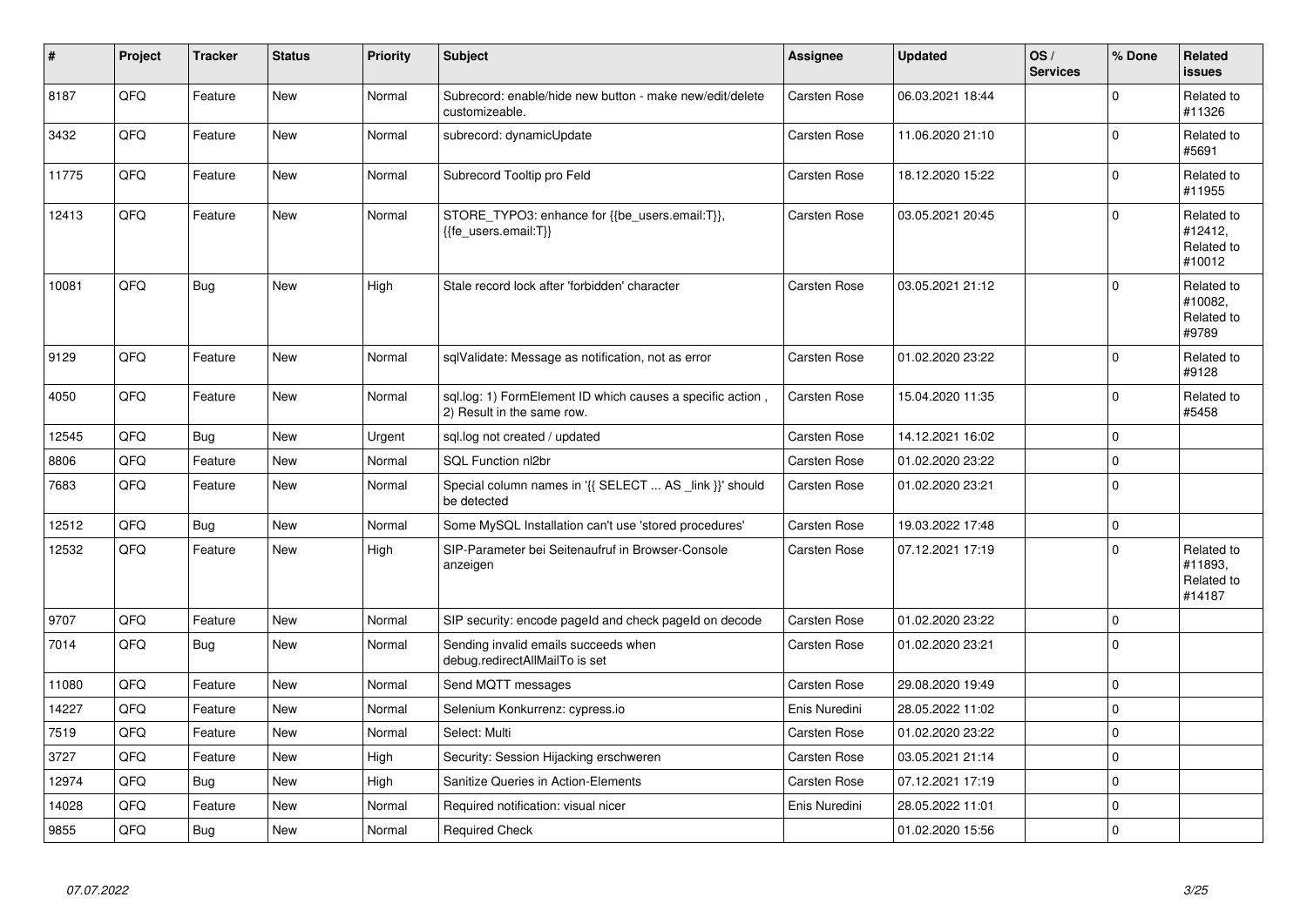| #     | Project | <b>Tracker</b> | <b>Status</b> | <b>Priority</b> | <b>Subject</b>                                                                                     | Assignee            | <b>Updated</b>   | OS/<br><b>Services</b> | % Done      | Related<br>issues                                                      |
|-------|---------|----------------|---------------|-----------------|----------------------------------------------------------------------------------------------------|---------------------|------------------|------------------------|-------------|------------------------------------------------------------------------|
| 5345  | QFQ     | Feature        | <b>New</b>    | Normal          | Report: UPDATE / INSERT / DELETE statements should<br>trigger subqueries, depending on the result. | Carsten Rose        | 27.05.2020 16:11 |                        | $\Omega$    |                                                                        |
| 9811  | QFQ     | Feature        | <b>New</b>    | Normal          | Report: tag every n'th row                                                                         | Carsten Rose        | 01.02.2020 23:22 |                        | $\mathbf 0$ |                                                                        |
| 11534 | QFQ     | Feature        | <b>New</b>    | Normal          | Report: Action on selected rows - Table batchprocessing<br>feature                                 |                     | 18.11.2020 08:15 |                        | $\Omega$    |                                                                        |
| 10463 | QFQ     | Feature        | <b>New</b>    | Normal          | Report _link: expliztes setzen von HTML Tags (Bedarf fuer<br>'data-selenium' & 'id')               | Enis Nuredini       | 23.03.2022 09:23 |                        | $\mathbf 0$ | Related to<br>#7648                                                    |
| 6723  | QFQ     | Feature        | <b>New</b>    | Normal          | Report QFQ Installation and Version                                                                | Carsten Rose        | 12.06.2021 09:07 |                        | $\Omega$    |                                                                        |
| 7261  | QFQ     | Bug            | <b>New</b>    | Normal          | Report pathFilename for user without path, only the filename                                       | Carsten Rose        | 01.02.2020 23:21 |                        | $\mathbf 0$ |                                                                        |
| 9983  | QFQ     | Feature        | <b>New</b>    | Normal          | Report Notation: new keyword 'range'                                                               | Carsten Rose        | 01.02.2020 15:55 |                        | $\mathbf 0$ |                                                                        |
| 8975  | QFQ     | Feature        | New           | Normal          | Report Notation: 2.0                                                                               | Carsten Rose        | 01.02.2020 23:22 |                        | $\Omega$    | Related to<br>#8963                                                    |
| 13700 | QFQ     | Feature        | <b>New</b>    | Normal          | Redesign qfq.io Seite                                                                              | Carsten Rose        | 19.03.2022 17:43 |                        | $\mathbf 0$ |                                                                        |
| 7099  | QFQ     | Feature        | <b>New</b>    | Normal          | Redesign FormEditor                                                                                | Carsten Rose        | 01.02.2020 23:21 |                        | $\mathbf 0$ |                                                                        |
| 7480  | QFQ     | Feature        | New           | Normal          | Record History (Undo / Redo)                                                                       | Carsten Rose        | 11.12.2019 16:16 |                        | $\mathbf 0$ | Related to<br>#2361                                                    |
| 7280  | QFQ     | Feature        | <b>New</b>    | Normal          | recently used table                                                                                | Carsten Rose        | 01.02.2020 23:21 |                        | $\mathbf 0$ |                                                                        |
| 7795  | QFQ     | Bug            | <b>New</b>    | Normal          | Readonly Form: Typeahead-Felder                                                                    | Carsten Rose        | 01.02.2020 23:22 |                        | $\Omega$    | Related to<br>#10640                                                   |
| 7513  | QFQ     | <b>Bug</b>     | <b>New</b>    | Normal          | Radios not correct aligned                                                                         | Carsten Rose        | 01.02.2020 23:22 |                        | $\mathbf 0$ |                                                                        |
| 10766 | QFQ     | <b>Bug</b>     | New           | High            | Radiobutton / parameter.buttonClass=btn-default: dynamic<br>update                                 |                     | 03.05.2021 21:12 |                        | $\Omega$    | Related to<br>#11237                                                   |
| 11237 | QFQ     | <b>Bug</b>     | New           | High            | Radiobutton / parameter.buttonClass= btn-default - kein dirty<br>Trigger                           | Benjamin Baer       | 03.05.2021 21:12 |                        | $\Omega$    | Related to<br>#10766                                                   |
| 11239 | QFQ     | Bug            | <b>New</b>    | Normal          | Radiobutton (plain): horizontales Rendern abhängig vom<br>Datentyp in der Datenbank                | Carsten Rose        | 30.09.2020 18:37 |                        | $\mathbf 0$ |                                                                        |
| 7924  | QFQ     | Feature        | New           | Normal          | Radio/Checkbox with Tooltip                                                                        | Carsten Rose        | 01.02.2020 23:22 |                        | $\mathbf 0$ |                                                                        |
| 6483  | QFQ     | Bug            | <b>New</b>    | Normal          | R Store funktioniert nicht bei 'Report Notation' im FE                                             | Carsten Rose        | 01.02.2020 23:21 |                        | $\Omega$    |                                                                        |
| 7520  | QFQ     | Feature        | <b>New</b>    | Normal          | QR Code:  AS _qr ( AS _link)                                                                       | Carsten Rose        | 01.02.2020 23:22 |                        | $\mathbf 0$ |                                                                        |
| 13757 | QFQ     | Feature        | New           | High            | QR / Bar-Code Plugin                                                                               | Enis Nuredini       | 19.03.2022 17:43 |                        | 0           |                                                                        |
| 14187 | QFQ     | Feature        | New           | High            | gfq.log: show current URL                                                                          | <b>Carsten Rose</b> | 28.05.2022 11:02 |                        | 0           | Related to<br>#13933,<br>Related to<br>#12532,<br>Related to<br>#11893 |
| 13528 | QFQ     | Bug            | New           | Normal          | gfq.io > releases: es wird kein neues Release angelegt                                             | Benjamin Baer       | 19.03.2022 17:46 |                        | $\pmb{0}$   |                                                                        |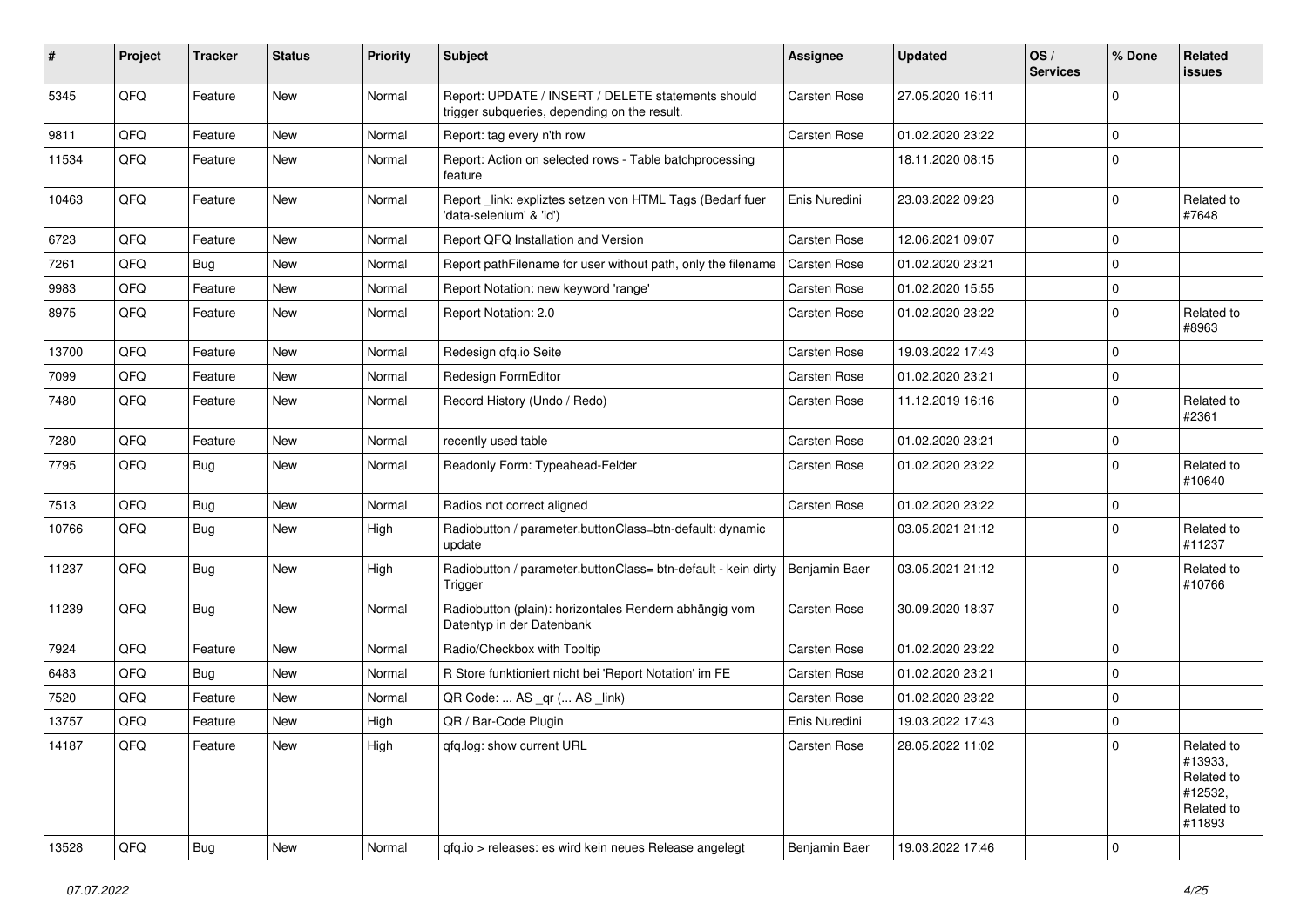| #     | Project | <b>Tracker</b> | <b>Status</b> | <b>Priority</b> | <b>Subject</b>                                                                                                                        | <b>Assignee</b>        | <b>Updated</b>   | OS/<br><b>Services</b> | % Done      | <b>Related</b><br><b>issues</b>             |
|-------|---------|----------------|---------------|-----------------|---------------------------------------------------------------------------------------------------------------------------------------|------------------------|------------------|------------------------|-------------|---------------------------------------------|
| 9927  | QFQ     | Feature        | <b>New</b>    | Normal          | QFQ Update: a) Update nur machen wenn BE User<br>eingeloggt ist., b) Bei Fehler genaue Meldung welcher<br>Updateschritt Probleme hat. | <b>Carsten Rose</b>    | 22.01.2020 12:59 |                        | $\Omega$    |                                             |
| 7524  | QFQ     | Bug            | <b>New</b>    | Normal          | QFQ throws a 'General Error' if 'fileadmin/protected/log/' is<br>not writeable                                                        | <b>Carsten Rose</b>    | 01.02.2020 23:22 |                        | $\mathbf 0$ |                                             |
| 13609 | QFQ     | Feature        | <b>New</b>    | Normal          | QFQ Introduction: Seite aufloesen                                                                                                     | Philipp<br>Gröbelbauer | 28.05.2022 11:02 |                        | $\mathbf 0$ |                                             |
| 12465 | QFQ     | Feature        | <b>New</b>    | Normal          | QFQ Function: use in FE to fill StoreRecord                                                                                           | <b>Carsten Rose</b>    | 05.05.2021 21:58 |                        | $\mathbf 0$ |                                             |
| 13592 | QFQ     | Bug            | <b>New</b>    | Normal          | QFQ Build Queue: das vergeben von Tags klappt nicht. Es<br>werden keine Releases gebaut.                                              | <b>Carsten Rose</b>    | 19.03.2022 17:45 |                        | $\mathbf 0$ |                                             |
| 14376 | QFQ     | Feature        | <b>New</b>    | Normal          | QFQ Bootstrap: if missing, create stored procedures                                                                                   | Enis Nuredini          | 19.06.2022 16:37 |                        | $\pmb{0}$   |                                             |
| 10658 | QFQ     | Bug            | <b>New</b>    | Normal          | processReadOnly broken                                                                                                                | <b>Carsten Rose</b>    | 27.05.2020 17:55 |                        | $\pmb{0}$   |                                             |
| 4023  | QFQ     | Feature        | <b>New</b>    | Normal          | prepared statements - FE action: salveld, sqllnsert,<br>sqlUpdate, sqlDelete, sqlBefore, sqlAfter                                     | <b>Carsten Rose</b>    | 11.12.2019 16:15 |                        | $\mathbf 0$ |                                             |
| 10080 | QFQ     | Feature        | <b>New</b>    | Normal          | Popup on 'save' / 'close': configure dialog (answer<br>yes/no/cancle/)                                                                | <b>Carsten Rose</b>    | 28.03.2021 20:52 |                        | $\Omega$    | Is duplicate<br>of #12262                   |
| 11668 | QFQ     | Bug            | <b>New</b>    | Normal          | Play function.sql - problem with mysql                                                                                                | <b>Carsten Rose</b>    | 03.05.2021 20:48 |                        | $\mathbf 0$ |                                             |
| 12556 | QFQ     | Feature        | <b>New</b>    | Normal          | Pills Title: colored = static or dynamic on allrequiredgiven                                                                          | Benjamin Baer          | 19.03.2022 17:49 |                        | $\mathbf 0$ |                                             |
| 8668  | QFQ     | Bug            | <b>New</b>    | High            | Pill disabled: dyamic mode 'hidden' not respected - FE is still<br>required                                                           | Carsten Rose           | 03.05.2021 21:14 |                        | $\Omega$    |                                             |
| 10819 | QFQ     | Feature        | <b>New</b>    | Normal          | Persistent SIP - second try                                                                                                           | <b>Carsten Rose</b>    | 29.06.2020 23:02 |                        | $\Omega$    | Related to<br>#6261                         |
| 6261  | QFQ     | Feature        | <b>New</b>    | Normal          | Persistent SIP                                                                                                                        | <b>Carsten Rose</b>    | 12.06.2021 09:07 |                        | $\mathbf 0$ | Related to<br>#10819                        |
| 5715  | QFQ     | Feature        | <b>New</b>    | High            | PDF Caching                                                                                                                           | <b>Carsten Rose</b>    | 03.05.2021 21:14 |                        | $\mathbf 0$ | Related to<br>#5851,<br>Related to<br>#6357 |
| 10384 | QFQ     | Feature        | <b>New</b>    | Normal          | Parameter Exchange QFQ Instances                                                                                                      |                        | 07.05.2020 09:38 |                        | $\mathbf 0$ |                                             |
| 7681  | QFQ     | Feature        | <b>New</b>    | Normal          | Optional switch off 'check for modified record'                                                                                       | <b>Carsten Rose</b>    | 01.02.2020 23:21 |                        | $\mathbf 0$ |                                             |
| 7650  | QFQ     | Bug            | <b>New</b>    | High            | Optional do not show 'required' sign on FormElement                                                                                   | <b>Carsten Rose</b>    | 03.05.2021 21:14 |                        | $\mathbf 0$ |                                             |
| 7685  | QFQ     | Bug            | <b>New</b>    | Normal          | Open FormElement from QFQ error message and save<br>modified record: error about missing {{formId:F}}                                 | Carsten Rose           | 01.02.2020 23:22 |                        | $\Omega$    |                                             |
| 14090 | QFQ     | Feature        | <b>New</b>    | Normal          | Nützliche script funktionen                                                                                                           | <b>Carsten Rose</b>    | 28.05.2022 11:03 |                        | $\mathbf 0$ |                                             |
| 12133 | QFQ     | Bug            | <b>New</b>    | Normal          | NPM, phpSpreadSheet aktualisieren                                                                                                     | <b>Carsten Rose</b>    | 15.03.2021 09:04 |                        | $\mathbf 0$ |                                             |
| 5782  | QFQ     | Feature        | <b>New</b>    | Normal          | NextCloud API                                                                                                                         | Carsten Rose           | 01.02.2020 10:02 |                        | $\mathbf 0$ |                                             |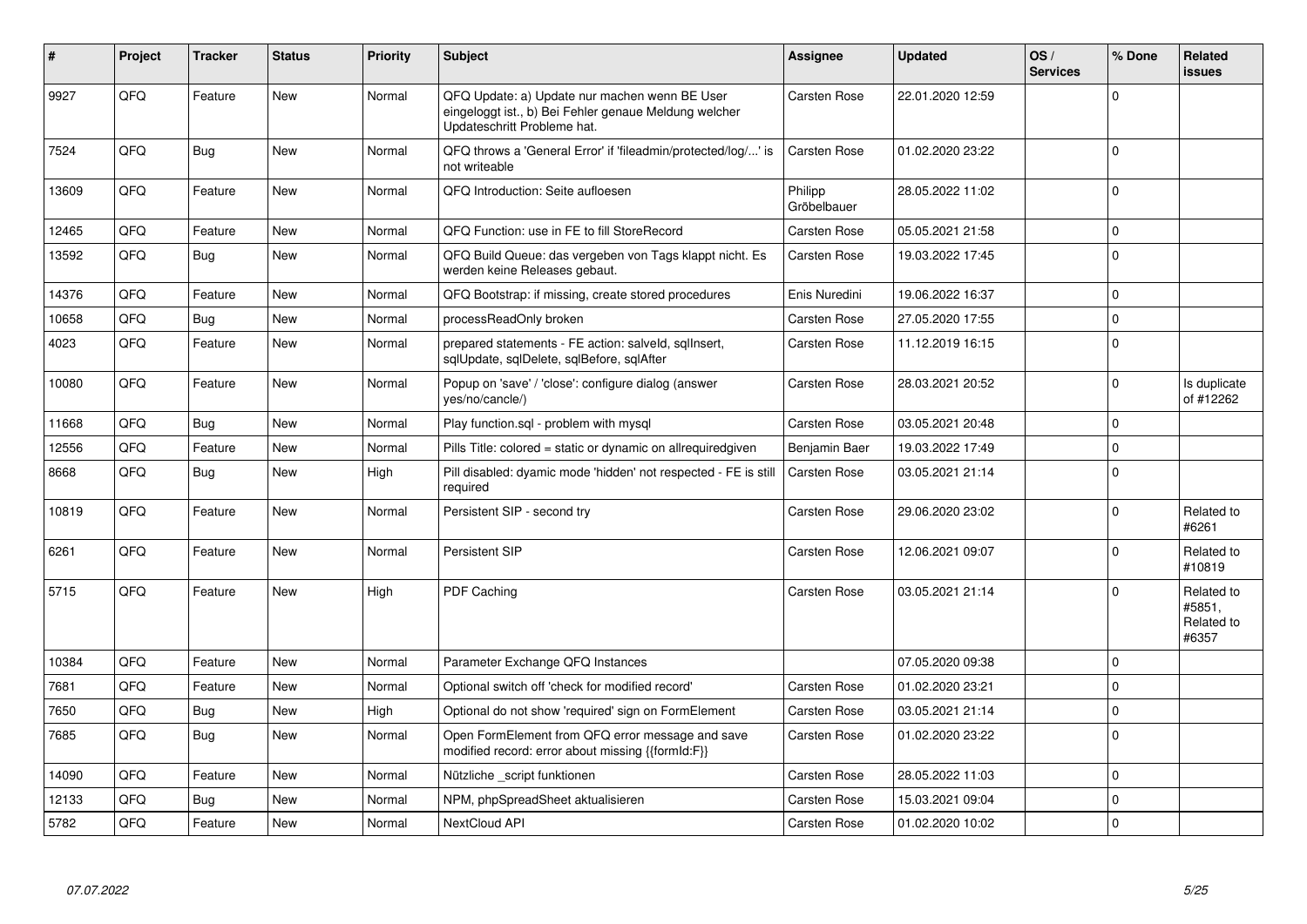| #     | Project | <b>Tracker</b> | <b>Status</b> | <b>Priority</b> | <b>Subject</b>                                                                           | <b>Assignee</b>     | <b>Updated</b>   | OS/<br><b>Services</b> | % Done   | Related<br><b>issues</b>                                             |
|-------|---------|----------------|---------------|-----------------|------------------------------------------------------------------------------------------|---------------------|------------------|------------------------|----------|----------------------------------------------------------------------|
| 6437  | QFQ     | Feature        | New           | Normal          | Neuer Mode Button bei FormElementen                                                      | Carsten Rose        | 01.02.2020 23:21 |                        | $\Omega$ | Related to<br>#9668,<br>Blocked by<br>#9678                          |
| 12023 | QFQ     | Feature        | <b>New</b>    | Normal          | MySQL Stored Precdure: QDECODESPECIALCHAR()                                              | <b>Carsten Rose</b> | 16.02.2021 11:16 |                        | 0        | Related to<br>#12022                                                 |
| 11667 | QFQ     | Bug            | <b>New</b>    | Normal          | MySQL mariadb-server-10.3: Incorrect datetime value                                      | Carsten Rose        | 03.05.2021 20:48 |                        | 0        |                                                                      |
| 11695 | QFQ     | Bug            | <b>New</b>    | Normal          | MultiForm required FE Error                                                              | Carsten Rose        | 04.12.2020 13:34 |                        | 0        |                                                                      |
| 10714 | QFQ     | Feature        | <b>New</b>    | Normal          | multi Table Form                                                                         | Carsten Rose        | 16.03.2021 18:44 |                        | 0        |                                                                      |
| 11516 | QFQ     | Feature        | <b>New</b>    | Normal          | Multi Page Form (Previous/Next Buttons)                                                  | Carsten Rose        | 16.03.2021 17:52 |                        | $\Omega$ |                                                                      |
| 13332 | QFQ     | <b>Bug</b>     | <b>New</b>    | Normal          | Multi Form: Required Felder werden visuell nicht markiert.                               | Carsten Rose        | 19.03.2022 17:47 |                        | 0        |                                                                      |
| 13331 | QFQ     | Bug            | <b>New</b>    | Normal          | Multi Form: Clear Icon misplaced                                                         | Carsten Rose        | 19.03.2022 17:47 |                        | 0        |                                                                      |
| 10508 | QFQ     | Bug            | <b>New</b>    | High            | Multi Form broken on Multi DB Instance                                                   | <b>Carsten Rose</b> | 03.05.2021 21:12 |                        | 0        |                                                                      |
| 9706  | QFQ     | Feature        | New           | Normal          | Multi File Upload (hidden template group)                                                | <b>Carsten Rose</b> | 01.02.2020 23:22 |                        | $\Omega$ | Related to<br>#7521,<br>Related to<br>#5562,<br>Related to<br>#13330 |
| 5459  | QFQ     | Bug            | New           | High            | Multi DB: spread system tables between 'QFQ' and<br>'Data'-DB                            | <b>Carsten Rose</b> | 03.05.2021 21:14 |                        | $\Omega$ | Related to<br>#4720                                                  |
| 6765  | QFQ     | Feature        | <b>New</b>    | Normal          | Moeglichkeit via QFQ eigene Logs zu schreiben                                            | Carsten Rose        | 01.02.2020 23:21 |                        | $\Omega$ |                                                                      |
| 11523 | QFQ     | Feature        | <b>New</b>    | Normal          | Mit dynamic Update erkennen, ob Upload gemacht wurde                                     | Carsten Rose        | 13.11.2020 15:07 |                        | 0        | Related to<br>#9533                                                  |
| 12039 | QFQ     | Feature        | New           | Normal          | Missing htmlSpecialChar() in pre processing on form submit                               |                     | 18.02.2021 00:09 |                        | 0        | Related to<br>#14320                                                 |
| 10014 | QFQ     | Feature        | New           | Normal          | Manual.rst: describe behaviour and process order of<br>fillStoreVar, slaveId, sqlBefore, | <b>Carsten Rose</b> | 01.02.2020 22:31 |                        | 0        |                                                                      |
| 9208  | QFQ     | Feature        | <b>New</b>    | Normal          | Manage 'recent' records                                                                  | Carsten Rose        | 01.02.2020 23:22 |                        | 0        |                                                                      |
| 11747 | QFQ     | Feature        | New           | Normal          | Maintenance Page with Redirect                                                           | Carsten Rose        | 03.05.2021 20:47 |                        | 0        | Related to<br>#11741                                                 |
| 3504  | QFQ     | Feature        | <b>New</b>    | Normal          | Logging: welche Action FEs werden wann wie ausgefuehrt                                   | <b>Carsten Rose</b> | 01.02.2020 23:21 |                        | $\Omega$ | Related to<br>#5458,<br>Related to<br>#4092                          |
| 2361  | QFQ     | Feature        | <b>New</b>    | Normal          | Logging wer/wann/wo welches Formular aufgerufen hat                                      | <b>Carsten Rose</b> | 11.12.2019 16:15 |                        | $\Omega$ | Related to<br>#4432,<br>Related to<br>#7480                          |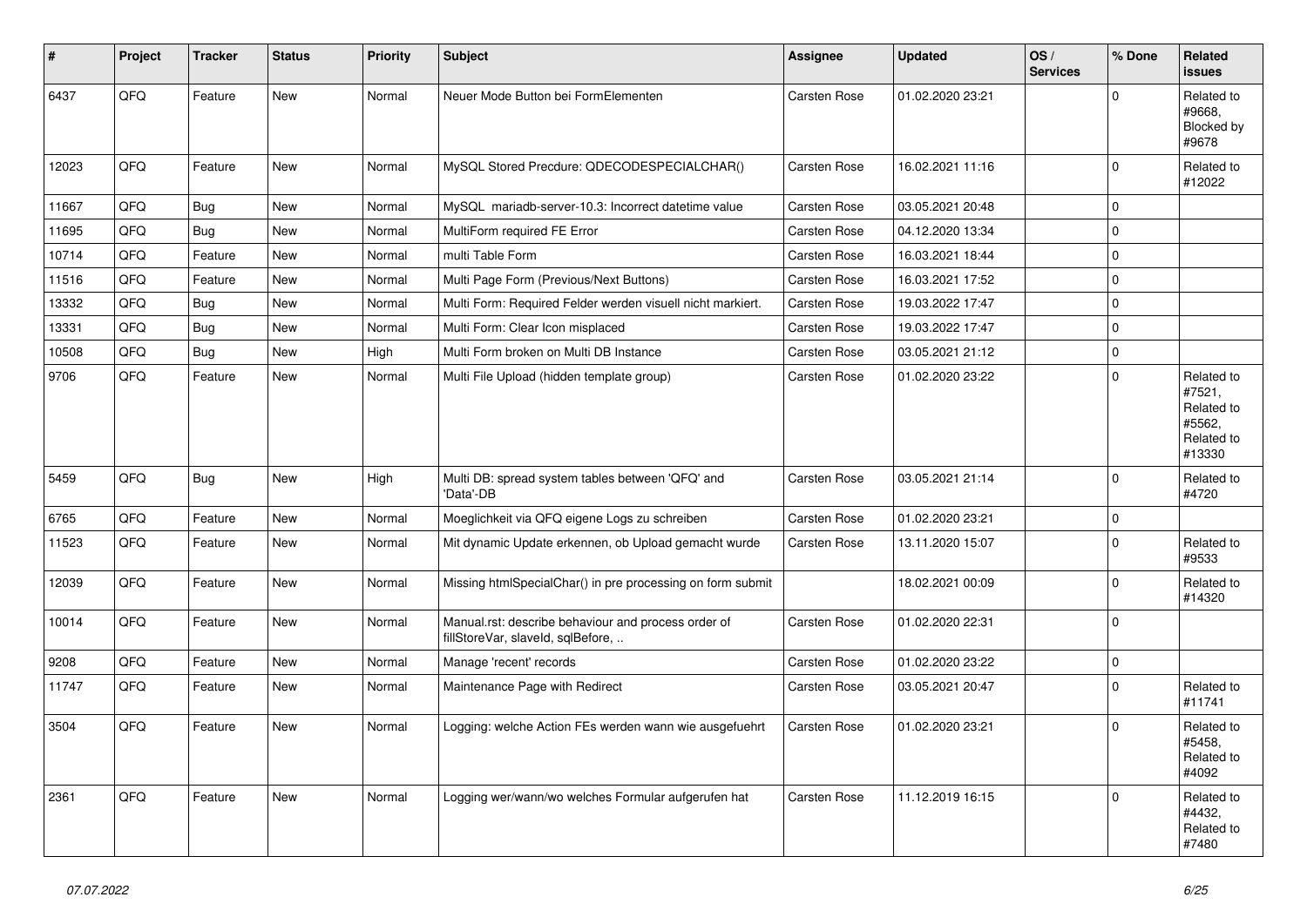| #     | Project | <b>Tracker</b> | <b>Status</b> | <b>Priority</b> | <b>Subject</b>                                                               | Assignee            | <b>Updated</b>   | OS/<br><b>Services</b> | % Done      | Related<br><b>issues</b>                                              |
|-------|---------|----------------|---------------|-----------------|------------------------------------------------------------------------------|---------------------|------------------|------------------------|-------------|-----------------------------------------------------------------------|
| 9777  | QFQ     | Feature        | <b>New</b>    | Normal          | Logging QFQ Variables                                                        | <b>Carsten Rose</b> | 16.12.2019 17:17 |                        | $\mathbf 0$ |                                                                       |
| 12490 | QFQ     | Feature        | <b>New</b>    | Normal          | Loading Plugins in QFQ - see what tinymce does. (lazy<br>loading)            | Benjamin Baer       | 08.06.2022 10:37 |                        | $\Omega$    | Related to<br>#12611,<br>Related to<br>#10013,<br>Related to<br>#7732 |
| 8702  | QFQ     | Feature        | <b>New</b>    | Normal          | Load Record which is locked: missing user info                               | Carsten Rose        | 11.12.2019 16:16 |                        | $\Omega$    | Related to<br>#9789                                                   |
| 10593 | QFQ     | Feature        | <b>New</b>    | Normal          | label2: text behind input element                                            | <b>Carsten Rose</b> | 16.05.2020 10:57 |                        | $\mathbf 0$ |                                                                       |
| 14305 | QFQ     | <b>Bug</b>     | <b>New</b>    | Normal          | Inline Report editing does not create history entries                        | <b>Carsten Rose</b> | 10.06.2022 11:55 |                        | $\mathbf 0$ |                                                                       |
| 14091 | QFQ     | Bug            | New           | Normal          | inconsistent template path for twig                                          | <b>Carsten Rose</b> | 19.04.2022 18:36 |                        | $\mathbf 0$ |                                                                       |
| 12513 | QFQ     | Bug            | <b>New</b>    | High            | Implement server side check of maxlength                                     | <b>Carsten Rose</b> | 07.12.2021 17:19 |                        | $\mathbf 0$ |                                                                       |
| 7660  | QFQ     | Feature        | New           | Normal          | IMAP: import mails to DB, move / delete mails                                | <b>Carsten Rose</b> | 01.02.2020 09:52 |                        | $\mathbf 0$ |                                                                       |
| 8217  | QFQ     | Feature        | New           | Normal          | if-elseif-else construct                                                     | <b>Carsten Rose</b> | 16.03.2021 18:41 |                        | $\mathbf 0$ | Related to<br>#10716                                                  |
| 12480 | QFQ     | Feature        | New           | Normal          | If QFQ upgrade is running, block further request                             | <b>Carsten Rose</b> | 03.05.2021 20:45 |                        | $\mathbf 0$ |                                                                       |
| 11702 | QFQ     | Feature        | <b>New</b>    | Normal          | HTML Special Char makes no sense for 'allbut' if '&' is<br>forbidden         | <b>Carsten Rose</b> | 07.12.2021 16:35 |                        | $\Omega$    | Related to<br>#5112,<br>Related to<br>#14320                          |
| 8891  | QFQ     | Bug            | <b>New</b>    | High            | formSubmitLog: do not log passwords                                          | Enis Nuredini       | 25.03.2022 09:06 |                        | $\mathbf 0$ |                                                                       |
| 6609  | QFQ     | Feature        | <b>New</b>    | Normal          | Formlet: JSON API erweitern                                                  | <b>Carsten Rose</b> | 01.02.2020 23:21 |                        | 50          |                                                                       |
| 6602  | QFQ     | Feature        | <b>New</b>    | Normal          | Formlet: in Report auf Mausklick ein mini-form oeffnen                       | <b>Carsten Rose</b> | 11.12.2019 16:16 |                        | 0           |                                                                       |
| 10322 | QFQ     | <b>Bug</b>     | <b>New</b>    | Normal          | FormElement / Radio: missing column 'enum' >> FE not<br>reported             | <b>Carsten Rose</b> | 07.05.2020 09:37 |                        | $\mathbf 0$ |                                                                       |
| 7890  | QFQ     | Bug            | <b>New</b>    | Normal          | FormElement 'required': extraButtonInfo not aligned                          | Carsten Rose        | 11.06.2021 21:17 |                        | $\Omega$    | Related to<br>#11517                                                  |
| 14395 | QFQ     | Support        | <b>New</b>    | Normal          | FormEditor: Virtual table columns                                            | Enis Nuredini       | 21.06.2022 16:09 |                        | $\mathbf 0$ |                                                                       |
| 8083  | QFQ     | <b>Bug</b>     | <b>New</b>    | High            | FormEditor: primary table list does not respect<br>'indexDb={{indexData:Y}}' | <b>Carsten Rose</b> | 03.05.2021 21:14 |                        | $\mathbf 0$ | Has<br>duplicate<br>#6678                                             |
| 9537  | QFQ     | Feature        | New           | Normal          | FormEditor: Edit fieldset in FrontEnd                                        | Carsten Rose        | 01.02.2020 23:22 |                        | 0           |                                                                       |
| 12468 | QFQ     | <b>Bug</b>     | New           | Urgent          | Form: update Form.title after save                                           | Carsten Rose        | 03.05.2021 21:12 |                        | $\pmb{0}$   |                                                                       |
| 12156 | QFQ     | Feature        | New           | Normal          | Form: Optional disable 'leave page'                                          |                     | 03.05.2021 20:45 |                        | 0           |                                                                       |
| 6289  | QFQ     | Feature        | New           | Normal          | Form: Log                                                                    | Carsten Rose        | 01.02.2020 23:21 |                        | $\mathbf 0$ |                                                                       |
| 9773  | QFQ     | <b>Bug</b>     | New           | Normal          | form.parameter.formModeGlobal=requiredOff                                    | Carsten Rose        | 01.02.2020 15:56 |                        | $\mathbf 0$ |                                                                       |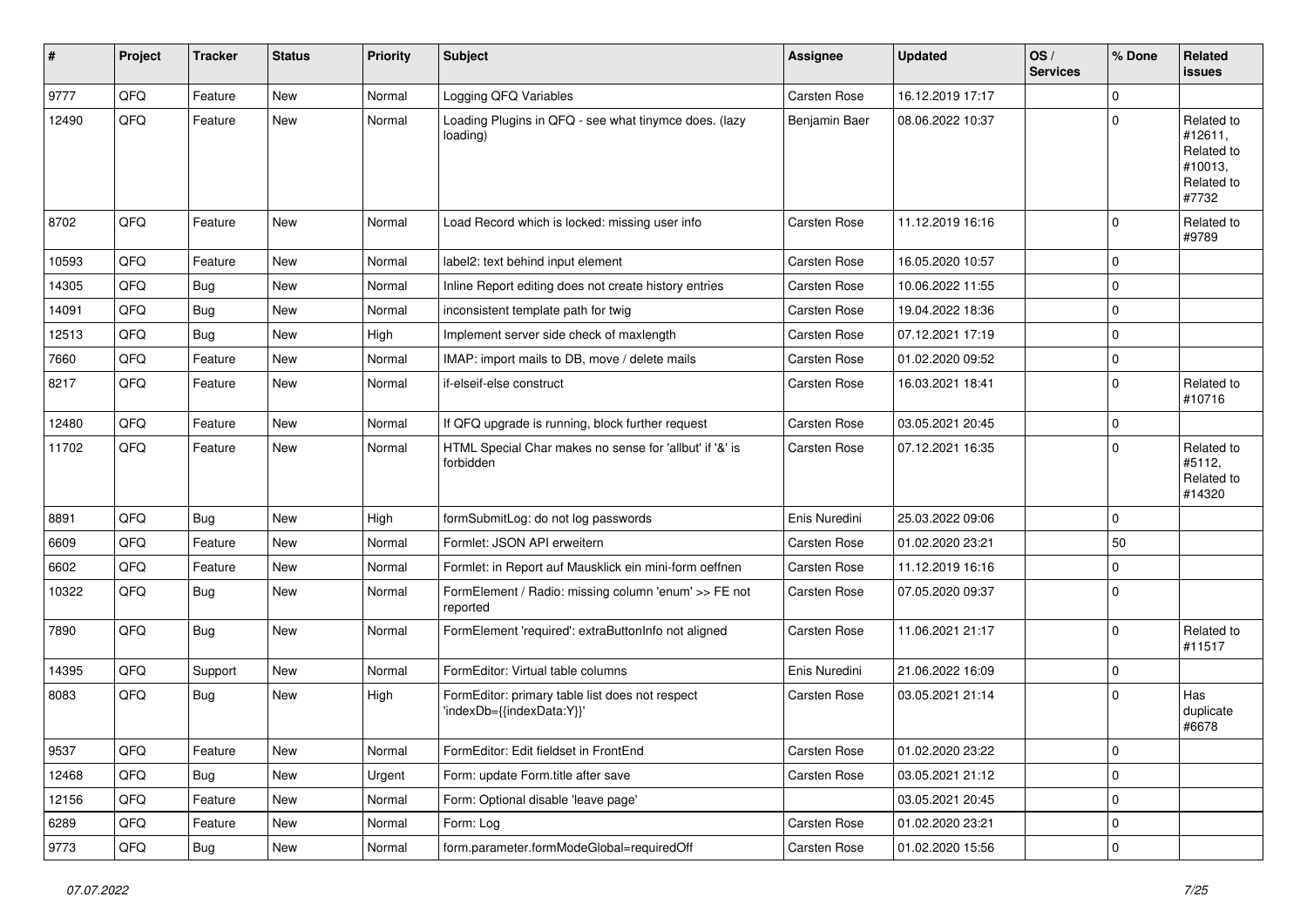| #     | Project | <b>Tracker</b> | <b>Status</b> | <b>Priority</b> | Subject                                                                                                                                             | <b>Assignee</b>     | <b>Updated</b>   | OS/<br><b>Services</b> | % Done      | Related<br><b>issues</b>                     |
|-------|---------|----------------|---------------|-----------------|-----------------------------------------------------------------------------------------------------------------------------------------------------|---------------------|------------------|------------------------|-------------|----------------------------------------------|
| 12581 | QFQ     | <b>Bug</b>     | New           | Normal          | Form.forward=close: Record 'new' in new browser tab ><br>save (& close) >> Form is not reloaded with new created<br>record id and stays in mode=new | Carsten Rose        | 19.03.2022 17:48 |                        | $\Omega$    |                                              |
| 14322 | QFQ     | <b>Bug</b>     | New           | Normal          | Form Load: by default no scroll (save & close should be<br>visible)                                                                                 | Enis Nuredini       | 15.06.2022 14:12 |                        | $\Omega$    | Related to<br>#14321,<br>Related to<br>#6232 |
| 4756  | QFQ     | <b>Bug</b>     | <b>New</b>    | Normal          | Form dirty even nothing changes                                                                                                                     | Carsten Rose        | 11.12.2019 16:16 |                        | $\Omega$    |                                              |
| 9602  | QFQ     | Feature        | <b>New</b>    | Normal          | Form definition as JSON                                                                                                                             | <b>Carsten Rose</b> | 01.02.2020 23:21 |                        | $\mathbf 0$ | Related to<br>#9600                          |
| 11716 | QFQ     | Feature        | <b>New</b>    | Normal          | Form an beliebiger Stelle im Report anzeigen                                                                                                        |                     | 09.12.2020 09:47 |                        | $\Omega$    |                                              |
| 10763 | QFQ     | Feature        | <b>New</b>    | Normal          | form accessed and submitted despite logout?                                                                                                         |                     | 16.06.2020 11:43 |                        | $\mathbf 0$ |                                              |
| 8336  | QFQ     | Feature        | New           | Normal          | Form > modified > Close New: a) Optional disable popup, b)<br>custom text, c) mode on save: close stay                                              | Carsten Rose        | 01.02.2020 23:22 |                        | $\mathbf 0$ | Related to<br>#8335                          |
| 13716 | QFQ     | Bug            | New           | High            | Firefox ask to store username/password                                                                                                              | Enis Nuredini       | 30.05.2022 09:31 |                        | $\Omega$    | Related to<br>#13827                         |
| 6462  | QFQ     | Bug            | <b>New</b>    | Normal          | File Upload: Nutzlose Fehlermeldung wenn Datei zu gross                                                                                             | <b>Carsten Rose</b> | 01.02.2020 23:21 |                        | $\mathbf 0$ | Related to<br>#6139                          |
| 4413  | QFQ     | Feature        | <b>New</b>    | Normal          | fieldset: show/hidden, modeSql, dynamicUpdate                                                                                                       | Carsten Rose        | 09.02.2022 15:19 |                        | $\Omega$    |                                              |
| 10937 | QFQ     | Bug            | <b>New</b>    | Normal          | Fehler mit abhängigen Select- Feldern beim Positionieren                                                                                            | <b>Carsten Rose</b> | 12.11.2020 23:45 |                        | $\mathbf 0$ |                                              |
| 7920  | QFQ     | Feature        | <b>New</b>    | Normal          | FE: Syntax Highlight, Zeinlenumbruch                                                                                                                | Carsten Rose        | 01.02.2020 10:03 |                        | $\mathbf 0$ |                                              |
| 7512  | QFQ     | <b>Bug</b>     | <b>New</b>    | Normal          | FE: inputType=number >> 'pattern' is not respected                                                                                                  | <b>Carsten Rose</b> | 01.02.2020 23:22 |                        | $\mathbf 0$ |                                              |
| 9533  | QFQ     | Bug            | <b>New</b>    | Normal          | FE.type=upload: Check in 'beforeSave' if upload is given                                                                                            | Carsten Rose        | 01.02.2020 23:22 |                        | $\Omega$    | Related to<br>#11523                         |
| 9347  | QFQ     | Bug            | <b>New</b>    | High            | FE.type=upload with dynamic show/hidden: required not<br>detected                                                                                   | Carsten Rose        | 12.06.2021 10:40 |                        | $\Omega$    | Related to<br>#5305,<br>Related to<br>#12398 |
| 12162 | QFQ     | Feature        | New           | Normal          | FE.type=sendmail: personalized mailing (several mails) via<br>template                                                                              | Carsten Rose        | 03.05.2021 20:45 |                        | $\mathbf 0$ |                                              |
| 10082 | QFQ     | Bug            | New           | Normal          | FE.type=SELECT - 'sanatize' Class                                                                                                                   | <b>Carsten Rose</b> | 07.05.2020 09:36 |                        | $\mathbf 0$ | Related to<br>#10081                         |
| 7899  | QFQ     | <b>Bug</b>     | New           | High            | Fe.type=password / retype / required: always complain about   Carsten Rose<br>missing value                                                         |                     | 03.05.2021 21:14 |                        | 0           |                                              |
| 9317  | QFQ     | <b>Bug</b>     | New           | Normal          | FE.type=note: with dynamic show/hidden an empty label<br>causes trouble                                                                             | Carsten Rose        | 01.02.2020 23:22 |                        | $\mathbf 0$ |                                              |
| 8049  | QFQ     | <b>Bug</b>     | New           | Normal          | FE.type=note, column 'value': text moves some pixel to top<br>after save                                                                            | Carsten Rose        | 01.02.2020 23:22 |                        | $\mathbf 0$ |                                              |
| 5559  | QFQ     | Bug            | New           | Normal          | FE.type = Upload: 'accept' might contain variables                                                                                                  | Carsten Rose        | 11.05.2020 21:23 |                        | $\pmb{0}$   |                                              |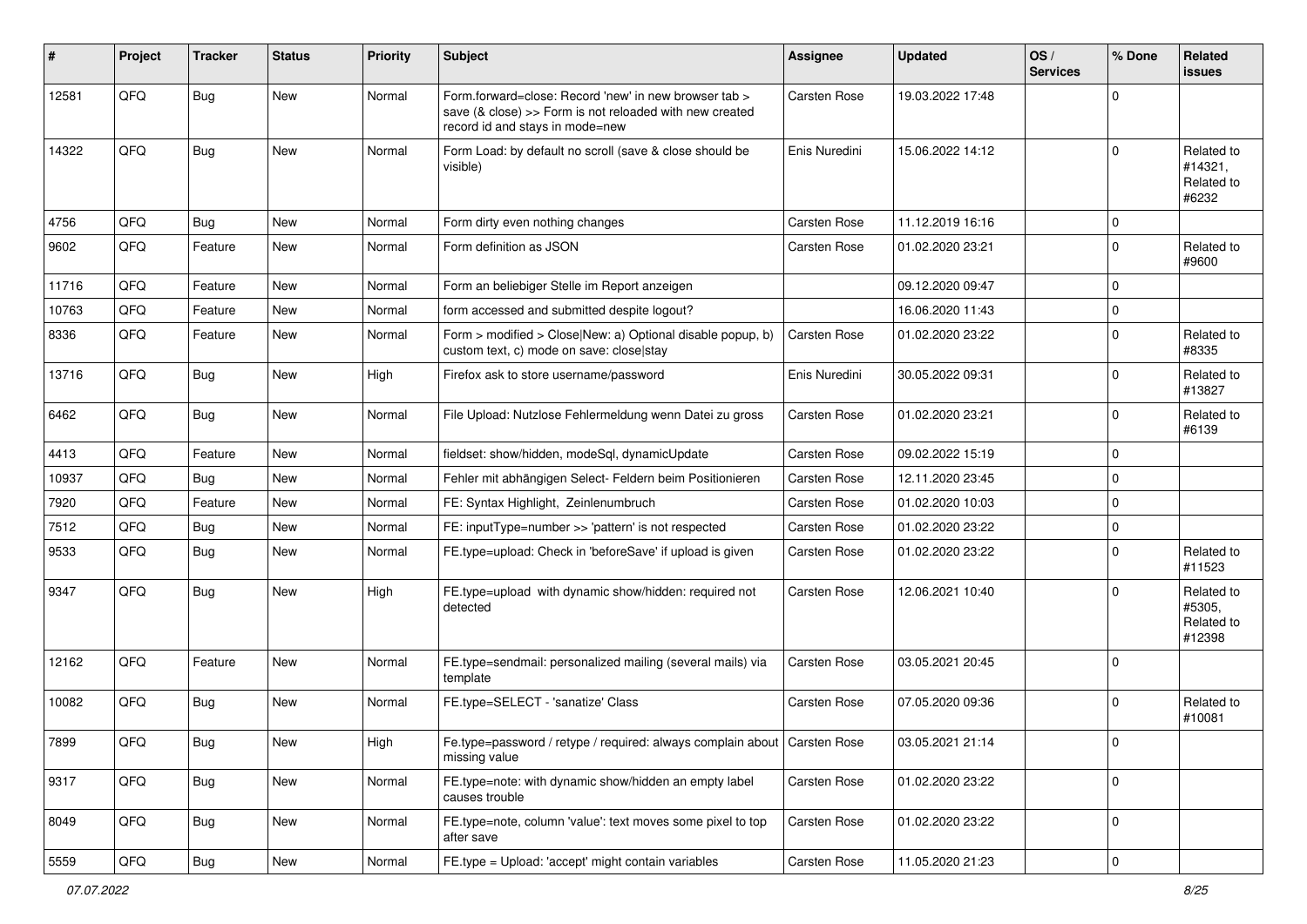| ∥ #   | Project | <b>Tracker</b> | <b>Status</b> | <b>Priority</b> | <b>Subject</b>                                                                                                   | Assignee            | <b>Updated</b>   | OS/<br><b>Services</b> | % Done      | Related<br><b>issues</b> |
|-------|---------|----------------|---------------|-----------------|------------------------------------------------------------------------------------------------------------------|---------------------|------------------|------------------------|-------------|--------------------------|
| 3547  | QFQ     | Bug            | <b>New</b>    | Normal          | FE of type 'note' causes writing of empty fields.                                                                | <b>Carsten Rose</b> | 01.02.2020 23:21 |                        | $\Omega$    |                          |
| 12040 | QFQ     | Bug            | <b>New</b>    | Normal          | FE Mode 'hidden' für zwei FEs auf einer Zeile                                                                    | <b>Carsten Rose</b> | 18.02.2021 10:13 |                        | $\mathbf 0$ |                          |
| 9531  | QFQ     | <b>Bug</b>     | <b>New</b>    | High            | FE File: Dynamic Update / modeSgl / required detected even<br>it not set                                         | <b>Carsten Rose</b> | 11.06.2021 20:32 |                        | $\mathbf 0$ | Related to<br>#12398     |
| 7812  | QFQ     | Feature        | <b>New</b>    | Normal          | FE 'Subrecord' - new option 'subrecordShowFilter',<br>'subrecordPaging'                                          | Carsten Rose        | 01.02.2020 23:22 |                        | $\Omega$    |                          |
| 9352  | QFQ     | Feature        | <b>New</b>    | Normal          | FE 'Native' fire slaveld, sqlAfter, sqlIns                                                                       | Carsten Rose        | 01.02.2020 23:22 |                        | $\mathbf 0$ |                          |
| 8719  | QFQ     | Feature        | New           | Normal          | extraButtonLock: add support for 0/1                                                                             | <b>Carsten Rose</b> | 01.02.2020 23:22 |                        | $\mathbf 0$ |                          |
| 14185 | QFQ     | Feature        | <b>New</b>    | Normal          | External/Autocron.php - better suitable directory                                                                | Support: System     | 28.05.2022 11:03 |                        | $\pmb{0}$   |                          |
| 14464 | QFQ     | Support        | New           | Normal          | Exception: Missing button to edit FormElement with broken<br>sqlValidate / beforeLoad                            | <b>Carsten Rose</b> | 04.07.2022 00:13 |                        | $\mathbf 0$ |                          |
| 6594  | QFQ     | Feature        | <b>New</b>    | Normal          | Excel: on download, check if there is a valid sip                                                                | <b>Carsten Rose</b> | 01.02.2020 23:21 |                        | $\pmb{0}$   |                          |
| 12024 | QFQ     | Feature        | New           | Normal          | Excel Export: text columns by default decode<br>htmlspeciachar()                                                 | <b>Carsten Rose</b> | 17.02.2021 23:55 |                        | $\mathbf 0$ | Related to<br>#12022     |
| 10976 | QFQ     | Feature        | <b>New</b>    | Normal          | Excel Export Verbesserungen                                                                                      | <b>Carsten Rose</b> | 06.08.2020 10:56 |                        | $\mathbf 0$ |                          |
| 10324 | QFQ     | Bug            | <b>New</b>    | Normal          | Excel Export mit Template funktioniert nur, wenn Template<br>vor uid kommt                                       |                     | 30.03.2020 11:20 |                        | $\mathbf 0$ | Related to<br>#10257     |
| 10874 | QFQ     | Feature        | <b>New</b>    | Normal          | Erstellen eines Foreign Keys in der Tabelle "FormElement"                                                        |                     | 13.07.2020 10:11 |                        | $\mathbf 0$ |                          |
| 9128  | QFQ     | Feature        | New           | Normal          | Error Message: not replaced variables- a) replace back to<br>'{{', b) underline                                  | Carsten Rose        | 01.02.2020 23:22 |                        | $\Omega$    | Related to<br>#9129      |
| 9127  | QFQ     | Bug            | <b>New</b>    | Normal          | Error Message: change 'roll over' color - text not readable                                                      | Carsten Rose        | 01.02.2020 23:22 |                        | $\mathbf 0$ |                          |
| 6912  | QFQ     | <b>Bug</b>     | <b>New</b>    | Normal          | error Message Var 'deadline' already set in SIP - in Form<br>with FE.value={{deadline:R:::{{deadlinePeriod:Y}}}} | <b>Carsten Rose</b> | 01.02.2020 23:21 |                        | $\Omega$    |                          |
| 7547  | QFQ     | <b>Bug</b>     | <b>New</b>    | Normal          | Error Message in afterSave: wrong parameter column<br>reported                                                   | <b>Carsten Rose</b> | 01.02.2020 23:22 |                        | $\mathbf 0$ |                          |
| 6677  | QFQ     | Bug            | <b>New</b>    | Normal          | Error message FE Action Element: no/wrong FE reference<br>who cause the problem.                                 | Carsten Rose        | 01.02.2020 23:21 |                        | $\mathbf 0$ |                          |
| 9013  | QFQ     | Bug            | <b>New</b>    | Normal          | Error in Twig template not handled                                                                               | <b>Carsten Rose</b> | 20.10.2021 13:43 |                        | $\mathbf 0$ |                          |
| 12066 | QFQ     | Bug            | New           | High            | enterAsSubmit: Forward wird nicht ausgeführt                                                                     | Enis Nuredini       | 29.05.2022 09:23 |                        | $\mathbf 0$ |                          |
| 3864  | QFQ     | Feature        | New           | Normal          | Encrypt / decrypt field                                                                                          | Enis Nuredini       | 30.06.2022 16:29 |                        | $\mathbf 0$ |                          |
| 10759 | QFQ     | <b>Bug</b>     | <b>New</b>    | Normal          | emptyMeansNull - Feld falsch aktualisiert                                                                        |                     | 12.11.2020 23:45 |                        | $\mathbf 0$ |                          |
| 12989 | QFQ     | Bug            | <b>New</b>    | Normal          | empty string does not trigger dynamic update                                                                     | Enis Nuredini       | 28.05.2022 11:09 |                        | $\mathbf 0$ |                          |
| 9783  | QFQ     | Bug            | <b>New</b>    | Normal          | Email with special characters                                                                                    | Carsten Rose        | 01.02.2020 23:22 |                        | $\pmb{0}$   |                          |
| 11460 | QFQ     | Feature        | <b>New</b>    | Normal          | Easier creation of changelog: gitchangelog                                                                       | <b>Carsten Rose</b> | 12.06.2021 10:20 |                        | $\mathbf 0$ | Related to<br>#13467     |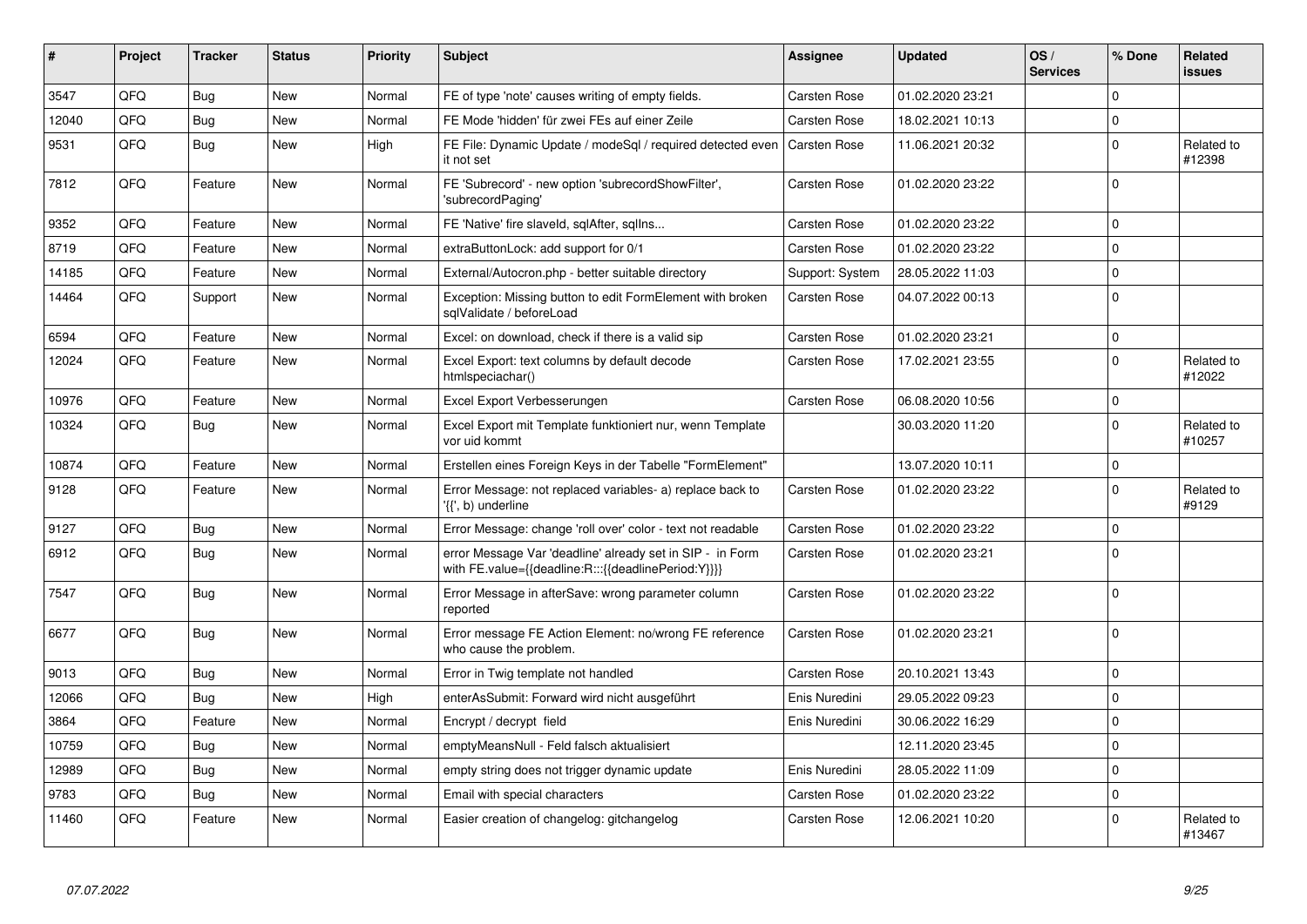| #     | Project | <b>Tracker</b> | <b>Status</b> | <b>Priority</b> | <b>Subject</b>                                                                                        | Assignee            | <b>Updated</b>   | OS/<br><b>Services</b> | % Done      | <b>Related</b><br><b>issues</b> |
|-------|---------|----------------|---------------|-----------------|-------------------------------------------------------------------------------------------------------|---------------------|------------------|------------------------|-------------|---------------------------------|
| 7109  | QFQ     | Feature        | <b>New</b>    | Normal          | Dynamic Updates: row/element hide                                                                     | <b>Carsten Rose</b> | 01.02.2020 23:22 |                        | $\Omega$    | Has<br>duplicate<br>#4081       |
| 7002  | QFQ     | Bug            | <b>New</b>    | Normal          | Dynamic Update: row does not disappear / appear                                                       | <b>Carsten Rose</b> | 01.02.2020 23:22 |                        | $\mathbf 0$ |                                 |
| 11195 | QFQ     | <b>Bug</b>     | <b>New</b>    | Low             | Dynamic Update: Note not updated if new text is empty<br>(v20.4)                                      |                     | 25.09.2020 11:14 |                        | $\mathbf 0$ |                                 |
| 4082  | QFQ     | Feature        | <b>New</b>    | Normal          | Dynamic Update: modeSql - useful default                                                              | <b>Carsten Rose</b> | 01.02.2020 23:22 |                        | $\mathbf 0$ |                                 |
| 11504 | QFQ     | Feature        | New           | Normal          | Dynamic Update: Button text update for 'Save',' Close' &<br>'Delete'                                  | Carsten Rose        | 12.11.2020 23:44 |                        | $\mathbf 0$ |                                 |
| 12670 | QFQ     | Bug            | <b>New</b>    | High            | Dropdown-Menu classes können nicht mehr angegeben<br>werden                                           | Carsten Rose        | 07.12.2021 17:19 |                        | $\mathbf 0$ |                                 |
| 10119 | QFQ     | Feature        | <b>New</b>    | Normal          | Dropdown (selectlist) & TypeAhead: format and catagorize<br>list                                      | <b>Carsten Rose</b> | 07.05.2020 09:36 |                        | $\mathbf 0$ |                                 |
| 12603 | QFQ     | Feature        | New           | Normal          | Dropdown (Select), Radio, checkbox:<br>itemListAlways={{!SELECT key, value}}                          | Carsten Rose        | 19.03.2022 17:47 |                        | $\mathbf 0$ |                                 |
| 6292  | QFQ     | Feature        | <b>New</b>    | Normal          | Download: File speichern mit Hash aber original Filename in<br>der Datenbank vermerken fuer Downloads | <b>Carsten Rose</b> | 01.02.2020 23:21 |                        | $\mathbf 0$ |                                 |
| 10996 | QFQ     | Feature        | <b>New</b>    | Normal          | Download video via sip: no seek                                                                       | <b>Carsten Rose</b> | 12.08.2020 14:18 |                        | $\mathbf 0$ |                                 |
| 5221  | QFQ     | Bug            | <b>New</b>    | High            | Download Dialog: Bleibt stehen in FF wenn Datei<br>automatisch gespeichert wird.                      | Carsten Rose        | 03.05.2021 21:14 |                        | $\mathbf 0$ |                                 |
| 12109 | QFQ     | Feature        | <b>New</b>    | Normal          | Donwload Link: Plain, SIP, Persistent Link, Peristent SIP -<br>new notation                           | Carsten Rose        | 03.05.2021 20:45 |                        | $\mathbf 0$ | Related to<br>#12085            |
| 14377 | QFQ     | Bug            | <b>New</b>    | Normal          | Documentation > General Tips: white page after migration                                              | Enis Nuredini       | 19.06.2022 16:37 |                        | $\mathbf 0$ |                                 |
| 13460 | QFQ     | Bug            | New           | Normal          | Doc: Password set/reset  password should not processed<br>with 'html encode'                          | Carsten Rose        | 19.03.2022 17:46 |                        | $\mathbf 0$ |                                 |
| 7481  | QFQ     | Feature        | <b>New</b>    | Normal          | Detect 'BaseUrl' automatically                                                                        | Carsten Rose        | 01.02.2020 23:21 |                        | $\mathbf 0$ |                                 |
| 9348  | QFQ     | Feature        | <b>New</b>    | Normal          | defaultThumbnailSize: pre render thumbnails                                                           | <b>Carsten Rose</b> | 12.06.2021 09:05 |                        | $\mathbf 0$ |                                 |
| 9136  | QFQ     | Feature        | New           | Normal          | Create ZIP files with dynamic PDFs                                                                    | <b>Carsten Rose</b> | 06.07.2022 13:21 |                        | $\mathbf 0$ |                                 |
| 13841 | QFQ     | Feature        | New           | Normal          | Create PDF via iText - evaluate                                                                       | Carsten Rose        | 19.03.2022 17:42 |                        | $\mathbf 0$ |                                 |
| 13843 | QFQ     | Feature        | New           | Normal          | Create JWT via QFQ                                                                                    | <b>Carsten Rose</b> | 19.03.2022 17:42 |                        | $\mathbf 0$ |                                 |
| 8089  | QFQ     | Feature        | New           | Normal          | Copy/Paste for FormElements                                                                           | Carsten Rose        | 01.02.2020 23:22 |                        | $\mathbf 0$ |                                 |
| 12330 | QFQ     | Feature        | New           | Normal          | Copy to input field / text area / TinyMCE                                                             | Carsten Rose        | 07.04.2021 09:01 |                        | $\mathbf 0$ |                                 |
| 12327 | QFQ     | <b>Bug</b>     | New           | Normal          | Copy to clipboard: Glyphicon can not be changed                                                       | Carsten Rose        | 27.12.2021 17:59 |                        | $\mathbf 0$ |                                 |
| 12714 | QFQ     | <b>Bug</b>     | <b>New</b>    | Normal          | Conversion of GIF to PDF broken when GIF contains Alpha.                                              | Carsten Rose        | 19.03.2022 17:49 |                        | $\mathbf 0$ |                                 |
| 7102  | QFQ     | Feature        | New           | Normal          | Comment sign in report: '#' and '--'                                                                  | Carsten Rose        | 01.02.2020 23:21 |                        | $\mathbf 0$ |                                 |
| 12476 | QFQ     | Feature        | New           | Normal          | clearMe: a) should trigger 'dirty', b) sticky on textarea resize                                      | Benjamin Baer       | 04.01.2022 08:40 |                        | 0           | Related to<br>#9528             |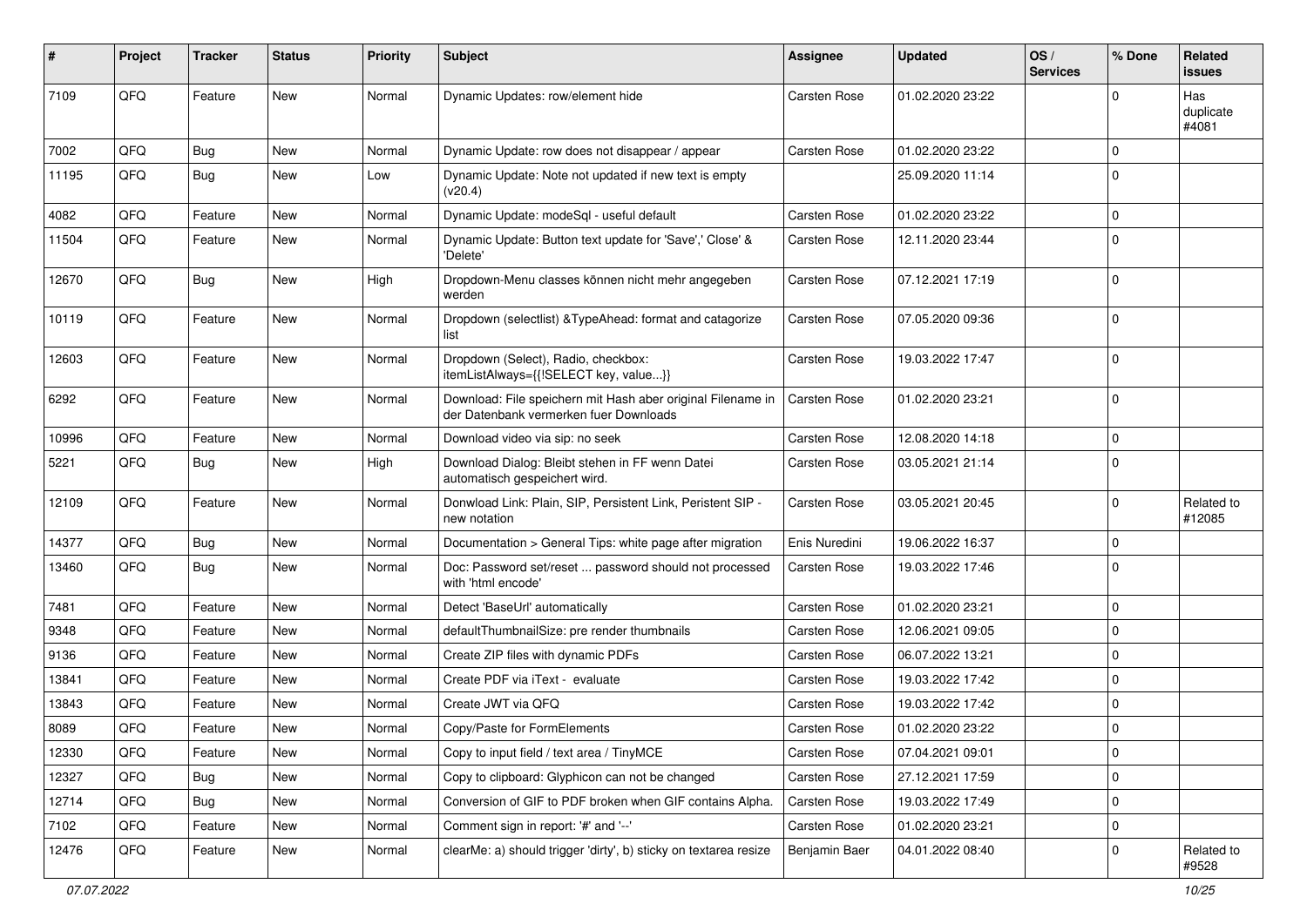| #     | Project | <b>Tracker</b> | <b>Status</b> | <b>Priority</b> | <b>Subject</b>                                                                                       | <b>Assignee</b>     | <b>Updated</b>   | OS/<br><b>Services</b> | % Done      | Related<br><b>issues</b>                      |
|-------|---------|----------------|---------------|-----------------|------------------------------------------------------------------------------------------------------|---------------------|------------------|------------------------|-------------|-----------------------------------------------|
| 11057 | QFQ     | Bug            | New           | High            | Checkboxes ohne span.checkmark im Report werden<br>ausgeblendet                                      | Benjamin Baer       | 03.05.2021 21:12 |                        | $\Omega$    | Related to<br>#11039                          |
| 12163 | QFQ     | Feature        | <b>New</b>    | Normal          | Checkbox: table wrap                                                                                 | <b>Carsten Rose</b> | 03.05.2021 20:51 |                        | $\mathbf 0$ |                                               |
| 11752 | QFQ     | Bug            | New           | Normal          | checkbox renders multiple input elements with same name                                              | <b>Carsten Rose</b> | 17.12.2020 14:58 |                        | $\Omega$    | Related to<br>#11750                          |
| 9853  | QFQ     | Feature        | <b>New</b>    | Normal          | Check das SQL / QFQ / Mail Logfile geschrieben wird                                                  |                     | 09.01.2020 11:15 |                        | $\mathbf 0$ |                                               |
| 12474 | QFQ     | Feature        | <b>New</b>    | Normal          | Check BaseConfigURL if it is given and the the last char is '/'                                      | <b>Carsten Rose</b> | 03.05.2021 20:45 |                        | $\mathbf 0$ |                                               |
| 13451 | QFQ     | Bug            | <b>New</b>    | Normal          | Character Counter / Max Character: Problem in Safari                                                 | <b>Carsten Rose</b> | 15.04.2022 17:18 |                        | $\mathbf 0$ |                                               |
| 13467 | QFQ     | Feature        | <b>New</b>    | Normal          | ChangeLog Generator                                                                                  | <b>Carsten Rose</b> | 19.03.2022 17:46 |                        | $\Omega$    | Related to<br>#11460                          |
| 9781  | QFQ     | Feature        | <b>New</b>    | Normal          | Button: CSS class to make buttons smaller                                                            | <b>Carsten Rose</b> | 01.02.2020 23:22 |                        | $\mathbf 0$ |                                               |
| 9177  | QFQ     | Bug            | New           | Normal          | Bug? QFQ tries to save an action FE, which has real<br>existing column name                          | <b>Carsten Rose</b> | 01.02.2020 23:22 |                        | $\Omega$    |                                               |
| 11893 | QFQ     | Feature        | <b>New</b>    | High            | Broken SIP: a) only report one time, b) only report in main<br>column                                | <b>Carsten Rose</b> | 12.05.2021 12:13 |                        | $\Omega$    | Related to<br>#12532,<br>Related to<br>#14187 |
| 13647 | QFQ     | Bug            | <b>New</b>    | Normal          | Autofocus funktioniert nicht auf Chrome                                                              | Benjamin Baer       | 19.03.2022 17:44 |                        | $\mathbf 0$ |                                               |
| 8431  | QFQ     | Bug            | <b>New</b>    | High            | autocron.php with wrong path                                                                         | <b>Carsten Rose</b> | 03.05.2021 21:14 |                        | $\Omega$    |                                               |
| 12146 | QFQ     | Feature        | <b>New</b>    | Normal          | Autocron Job: Anzeigen wann der naechste Job ausgefuehrt<br>wird, resp das er nicht ausgefuehrt wird | <b>Carsten Rose</b> | 15.03.2021 15:23 |                        | $\Omega$    |                                               |
| 4250  | QFQ     | Feature        | <b>New</b>    | Normal          | AutoCron in QFQ via PHP                                                                              | <b>Carsten Rose</b> | 01.02.2020 23:21 |                        | $\mathbf 0$ | Related to<br>#3292,<br>Related to<br>#3291   |
| 10890 | QFQ     | Bug            | <b>New</b>    | Normal          | AutoCron hangs                                                                                       |                     | 20.07.2020 13:56 |                        | $\mathbf 0$ |                                               |
| 9275  | QFQ     | Bug            | <b>New</b>    | Normal          | autcron: t3 page, which takes to long to respond, is not<br>reported properly                        | Carsten Rose        | 01.02.2020 23:22 |                        | 100         |                                               |
| 11522 | QFQ     | <b>Bug</b>     | <b>New</b>    | Normal          | Aus/Einblenden von Reitern                                                                           |                     | 13.11.2020 14:58 |                        | $\mathbf 0$ |                                               |
| 14233 | QFQ     | <b>Bug</b>     | <b>New</b>    | Normal          | AS _link: question - HTML is not rendered                                                            | Carsten Rose        | 28.05.2022 11:02 |                        | $\mathbf 0$ |                                               |
| 13945 | QFQ     | Feature        | <b>New</b>    | Normal          | As link: content before/after link                                                                   | Enis Nuredini       | 28.05.2022 11:01 |                        | $\Omega$    | Related to<br>#12262                          |
| 14077 | QFQ     | Bug            | New           | Normal          | As link: Attribute 'class' missing by r:1 and r:3 - but should<br>set                                | Carsten Rose        | 28.05.2022 11:02 |                        | $\mathbf 0$ | Related to<br>#5342,<br>Related to<br>#4343   |
| 12119 | QFQ     | Feature        | New           | Normal          | AS paged: error message missing if there ist no 'r' argument.                                        | Carsten Rose        | 03.05.2021 20:51 |                        | $\mathbf 0$ |                                               |
| 8962  | QFG     | Feature        | New           | High            | allow for form fields with identical names                                                           | Carsten Rose        | 03.05.2021 21:14 |                        | $\mathbf 0$ |                                               |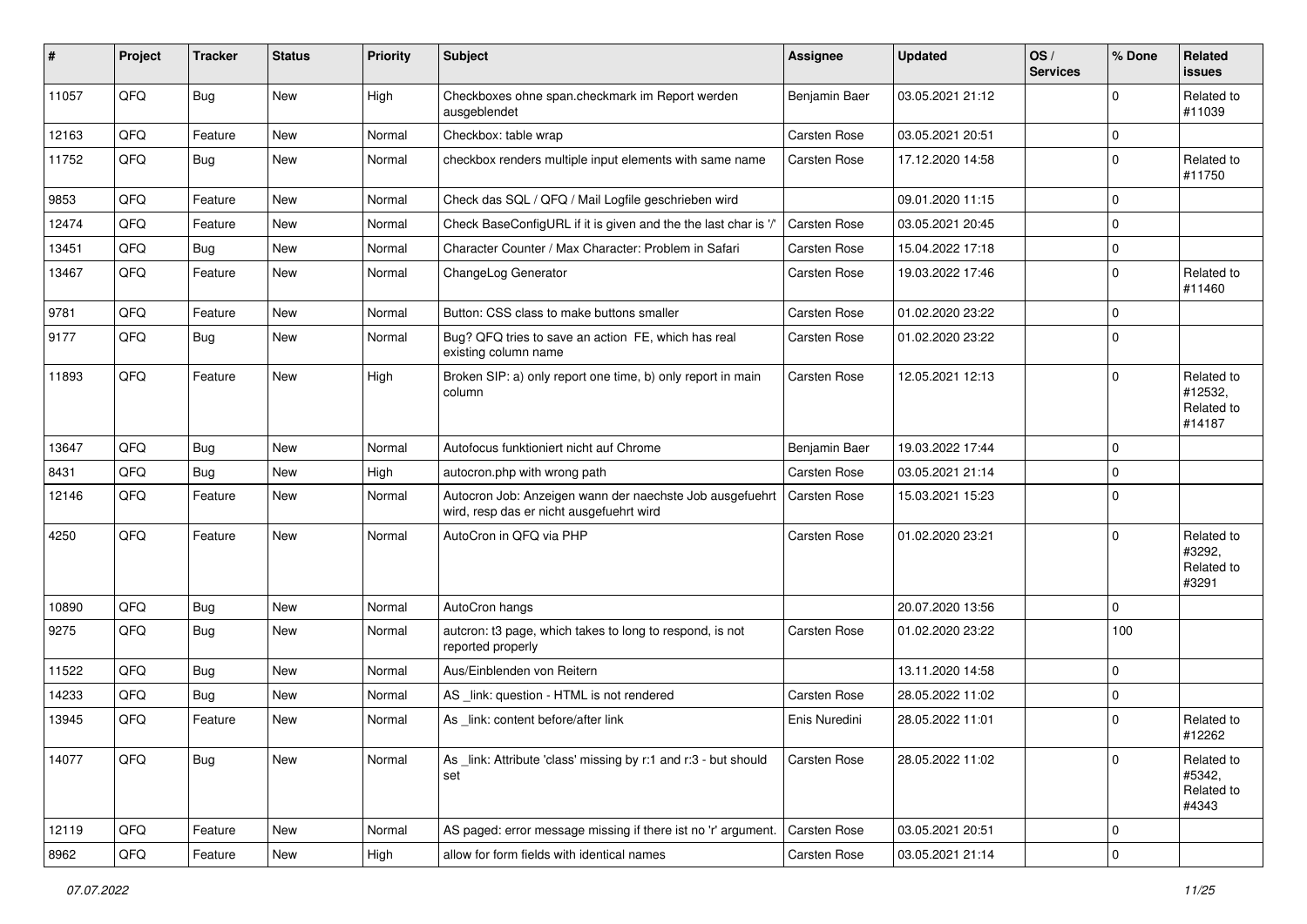| #     | Project | <b>Tracker</b> | <b>Status</b> | <b>Priority</b> | Subject                                                                                                                               | <b>Assignee</b> | <b>Updated</b>   | OS/<br><b>Services</b> | % Done      | Related<br>issues                             |
|-------|---------|----------------|---------------|-----------------|---------------------------------------------------------------------------------------------------------------------------------------|-----------------|------------------|------------------------|-------------|-----------------------------------------------|
| 10979 | QFQ     | Feature        | <b>New</b>    | Normal          | Ajax Calls an API - dataReport                                                                                                        | Carsten Rose    | 11.05.2022 12:15 |                        | $\Omega$    |                                               |
| 7342  | QFQ     | Feature        | <b>New</b>    | Normal          | add content $=$ hide this                                                                                                             | Carsten Rose    | 01.02.2020 23:21 |                        | $\mathbf 0$ |                                               |
| 5131  | QFQ     | Feature        | New           | Normal          | Activate Spin Gear ('wait/busy' indicator) via LINK attribute                                                                         | Carsten Rose    | 01.02.2020 23:21 |                        | 0           |                                               |
| 12412 | QFQ     | Feature        | <b>New</b>    | Normal          | Action/Escape qualifier 'e' (empty), '0': if given, an empty<br>string (or '0') will be treated as 'not found'                        | Carsten Rose    | 08.05.2021 09:40 |                        | $\Omega$    | Related to<br>#12413,<br>Related to<br>#10012 |
| 11715 | QFQ     | Bug            | <b>New</b>    | Normal          | acceptZeroAsRequired and requiredOffButMark do not<br>coincide                                                                        |                 | 08.12.2020 12:13 |                        | $\Omega$    |                                               |
| 11535 | QFQ     | Feature        | <b>New</b>    | Normal          | Ability to create SQL columns in frontend QFQ forms                                                                                   |                 | 17.11.2020 12:11 |                        | 0           |                                               |
| 12038 | QFQ     | Feature        | New           | Normal          | a) STORE_VAR: filenameOnlyStripUniq, b) SP:<br>QSTRIPUNIQ()                                                                           |                 | 17.02.2021 23:55 |                        | $\Omega$    |                                               |
| 12544 | QFQ     | Feature        | <b>New</b>    | High            | a) ' AS _link' new also as ' AS _format', b) sortierung via<br>'display: none;', c) '_format' benoeitgt nicht zwingend<br>u/U/p/m/z/d | Carsten Rose    | 14.12.2021 16:03 |                        | $\Omega$    |                                               |
| 12269 | QFQ     | Feature        | <b>New</b>    | Normal          | 2FA - Login                                                                                                                           | Carsten Rose    | 03.05.2021 20:45 |                        | $\mathbf 0$ |                                               |
| 5576  | QFQ     | Bug            | New           | Normal          | Using MySQL 'DROP' requires privilege - wich is not really<br>necessary.                                                              | Carsten Rose    | 01.02.2020 23:21 |                        | $\Omega$    |                                               |
| 6116  | QFQ     | <b>Bug</b>     | Priorize      | High            | value of checkbox not saved                                                                                                           | Carsten Rose    | 07.12.2021 17:19 |                        | $\mathbf 0$ |                                               |
| 9947  | QFQ     | <b>Bug</b>     | Priorize      | Normal          | Unwanted error message if missing 'typeAheadSqlPrefetch'                                                                              | Carsten Rose    | 01.02.2020 10:13 |                        | $\Omega$    |                                               |
| 13943 | QFQ     | Bug            | Priorize      | Normal          | unable to find formgroup                                                                                                              | Enis Nuredini   | 28.05.2022 11:03 |                        | $\mathbf 0$ |                                               |
| 11320 | QFQ     | Feature        | Priorize      | Normal          | Typo3 Version 10 support                                                                                                              | Carsten Rose    | 05.05.2021 22:09 |                        | $\Omega$    |                                               |
| 4457  | QFQ     | Bug            | Priorize      | Normal          | typeahead: pressing return to select an item, saves the form<br>and closes the form.                                                  | Benjamin Baer   | 03.01.2022 08:01 |                        | $\Omega$    | Related to<br>#4398                           |
| 8044  | QFQ     | Feature        | Priorize      | Normal          | Transaction: a) Form, b) Report                                                                                                       | Carsten Rose    | 05.05.2021 22:14 |                        | $\Omega$    | Related to<br>#8043                           |
| 9968  | QFQ     | Feature        | Priorize      | Normal          | Tooltip in Links for Developer                                                                                                        | Carsten Rose    | 01.02.2020 23:17 |                        | $\mathbf 0$ |                                               |
| 9173  | QFQ     | <b>Bug</b>     | Priorize      | Urgent          | Stale Record Lock: Firefox                                                                                                            | Carsten Rose    | 03.05.2021 21:14 |                        | $\Omega$    | Related to<br>#9789                           |
| 12504 | QFQ     | Feature        | Priorize      | Normal          | sql.log: report fe.id                                                                                                                 | Carsten Rose    | 05.05.2021 22:09 |                        | $\Omega$    |                                               |
| 9928  | QFQ     | Feature        | Priorize      | Normal          | SpecialColumnName: a) Deprecated: ' AS "_+tag " ', b)<br>New: ' AS "_ <tag1><tag2>" '</tag2></tag1>                                   | Carsten Rose    | 01.02.2020 23:17 |                        | $\Omega$    | Related to<br>#9929                           |
| 9121  | QFQ     | <b>Bug</b>     | Priorize      | High            | sip links have r and __dbIndexData set                                                                                                | Carsten Rose    | 12.06.2021 10:41 |                        | 0           |                                               |
| 8963  | QFQ     | Feature        | Priorize      | Normal          | Setting values in a store: flexible way                                                                                               | Carsten Rose    | 05.05.2021 22:10 |                        | $\pmb{0}$   | Related to<br>#8975                           |
| 13900 | QFQ     | Feature        | Priorize      | Normal          | Selenium: Check das Cookie/PDF funktioniert                                                                                           | Enis Nuredini   | 25.03.2022 12:45 |                        | 0           |                                               |
| 7616  | QFQ     | Bug            | Priorize      | Normal          | Selectlist with Enum & Dynamic Update                                                                                                 | Carsten Rose    | 01.02.2020 10:13 |                        | $\pmb{0}$   |                                               |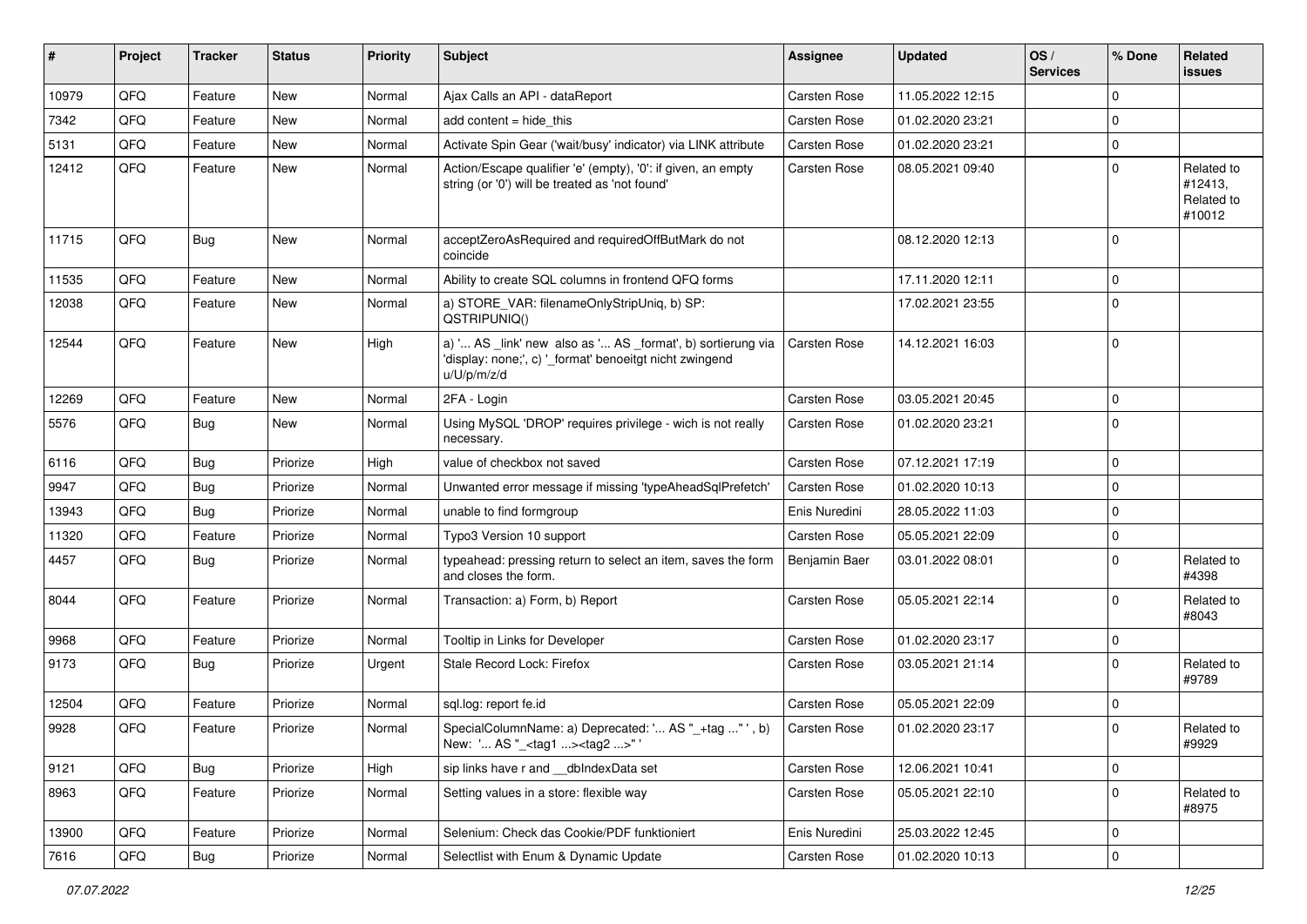| $\vert$ # | Project | <b>Tracker</b> | <b>Status</b> | <b>Priority</b> | <b>Subject</b>                                                                                           | <b>Assignee</b> | <b>Updated</b>   | OS/<br><b>Services</b> | % Done   | Related<br>issues                                                       |
|-----------|---------|----------------|---------------|-----------------|----------------------------------------------------------------------------------------------------------|-----------------|------------------|------------------------|----------|-------------------------------------------------------------------------|
| 7730      | QFQ     | Feature        | Priorize      | Normal          | SELECT Box: title in between                                                                             | Benjamin Baer   | 01.02.2020 23:22 |                        | 0        |                                                                         |
| 5366      | QFQ     | Feature        | Priorize      | Normal          | Saving with keyboard shortcuts                                                                           | Benjamin Baer   | 21.03.2022 09:47 |                        | 0        |                                                                         |
| 9394      | QFQ     | Feature        | Priorize      | Normal          | REST: allow for non numerical ids in get requests                                                        | Carsten Rose    | 05.05.2021 22:10 |                        | $\Omega$ |                                                                         |
| 10005     | QFQ     | Feature        | Priorize      | Normal          | Report / special column name:  AS _calendar                                                              | Carsten Rose    | 03.06.2020 17:28 |                        | 0        |                                                                         |
| 10012     | QFQ     | Feature        | Priorize      | Normal          | redirectAllMailTo: {{beEmail:T}}                                                                         | Carsten Rose    | 08.05.2021 09:54 |                        | 0        | Related to<br>#12412,<br>Related to<br>#12413,<br>Related to<br>#10011  |
| 3867      | QFQ     | Feature        | Priorize      | Normal          | Readonly Formular: Template Groups add/delete<br>ausbeldnen                                              | Carsten Rose    | 05.05.2021 22:12 |                        | 0        |                                                                         |
| 6574      | QFQ     | Bug            | Priorize      | Normal          | qfq.log: Fehlermeldung wurde angezeigt, aber nicht geloggt                                               | Carsten Rose    | 01.02.2020 10:13 |                        | 0        |                                                                         |
| 6140      | QFQ     | <b>Bug</b>     | Priorize      | Normal          | QFQ DnD Sort: Locked fields                                                                              | Benjamin Baer   | 21.03.2022 09:56 |                        | $\Omega$ |                                                                         |
| 9135      | QFQ     | Feature        | Priorize      | Normal          | Progress Bar generic / replace old hourglass download<br>popup                                           | Benjamin Baer   | 03.01.2022 07:43 |                        | 0        |                                                                         |
| 8204      | QFQ     | Feature        | Priorize      | High            | Position 'required mark'                                                                                 | Carsten Rose    | 16.06.2021 13:44 |                        | 0        |                                                                         |
| 10011     | QFQ     | Feature        | Priorize      | Normal          | Offer new STORE_TYPO3 Variable 'beUser', 'beEmail'                                                       | Carsten Rose    | 08.05.2021 09:51 |                        | $\Omega$ | Related to<br>#10012,<br>Related to<br>#12511                           |
| 12325     | QFQ     | <b>Bug</b>     | Priorize      | Normal          | MultiDB form.dbIndex not working for report syntax                                                       | Carsten Rose    | 07.09.2021 13:37 |                        | 0        | Related to<br>#12145,<br>Related to<br>#12314                           |
| 10015     | QFQ     | Feature        | Priorize      | Normal          | Monospace in Textarea                                                                                    | Carsten Rose    | 03.02.2020 13:40 |                        | 0        |                                                                         |
| 10569     | QFQ     | Feature        | Priorize      | Normal          | link _blank more safe                                                                                    | Enis Nuredini   | 25.03.2022 12:44 |                        | 0        |                                                                         |
| 6566      | QFQ     | Bug            | Priorize      | Normal          | Link Function 'delete': provided parameter missing on page<br>reload                                     | Benjamin Baer   | 03.01.2022 08:08 |                        | 0        |                                                                         |
| 14371     | QFQ     | Feature        | Priorize      | Normal          | LDAP via REPORT                                                                                          | Carsten Rose    | 19.06.2022 16:37 |                        | $\Omega$ |                                                                         |
| 7522      | QFQ     | Feature        | Priorize      | Normal          | Inserting default index.html to folder (Avoid Apache Indexing)                                           | Carsten Rose    | 01.02.2020 10:13 |                        | $\Omega$ |                                                                         |
| 7965      | QFQ     | Feature        | Priorize      | Normal          | Input type 'text' with visual format - currency                                                          | Benjamin Baer   | 03.01.2022 07:45 |                        | 0        |                                                                         |
| 9834      | QFQ     | <b>Bug</b>     | Priorize      | Normal          | Input elements with tag 'disabled' are missing on<br>form-submit: server option 'processReadOnly' broken | Carsten Rose    | 07.12.2021 16:43 |                        | 0        | Related to<br>#9691,<br>Related to<br>#5305, Has<br>duplicate<br>#12331 |
| 14283     | QFQ     | Bug            | Priorize      | Normal          | HEIC / HEIF convert doesn't trigger                                                                      | Carsten Rose    | 19.06.2022 16:37 |                        | 0        |                                                                         |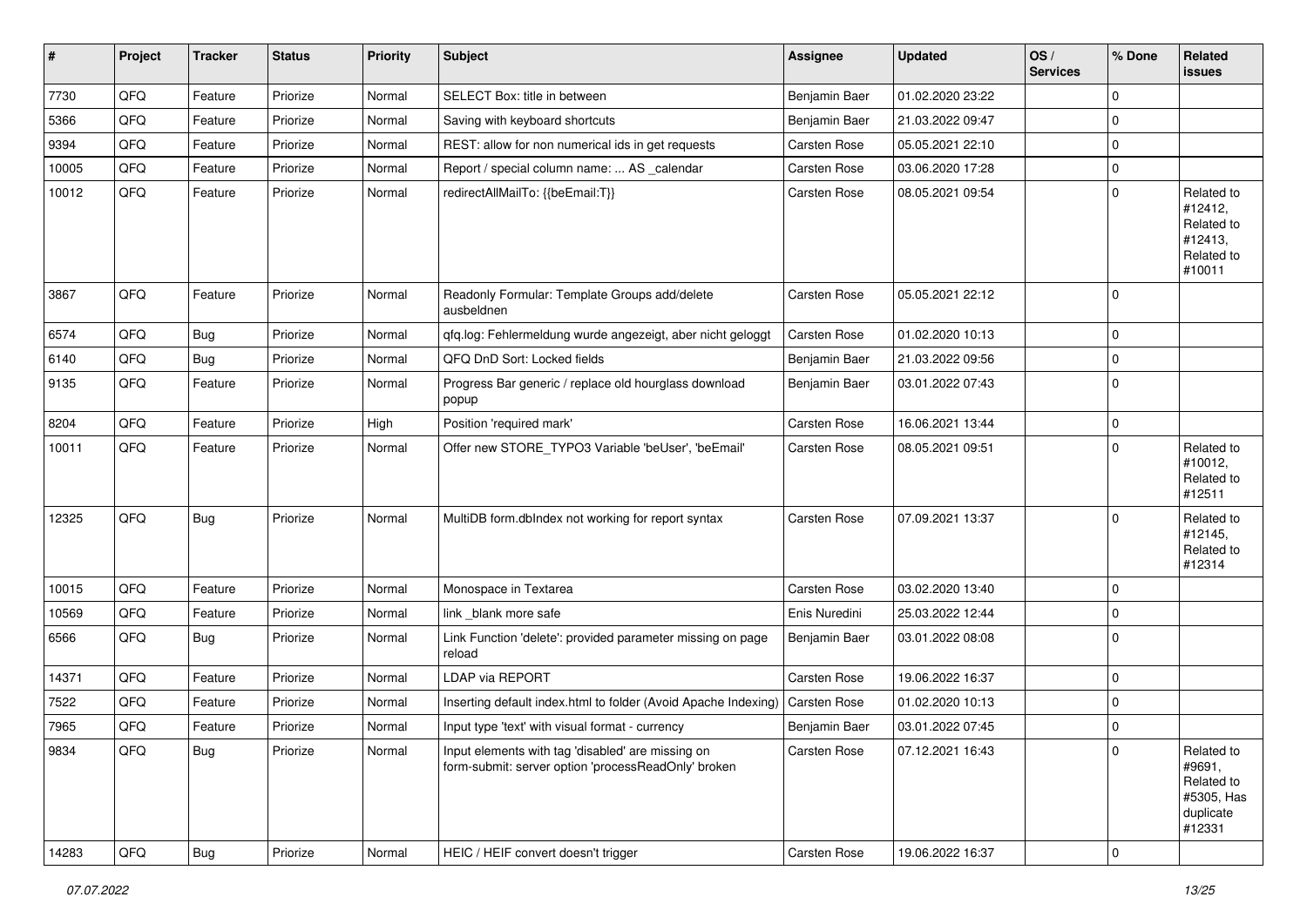| #     | Project | <b>Tracker</b> | <b>Status</b> | <b>Priority</b> | Subject                                                                                             | Assignee            | <b>Updated</b>   | OS/<br><b>Services</b> | % Done      | <b>Related</b><br><b>issues</b>                 |
|-------|---------|----------------|---------------|-----------------|-----------------------------------------------------------------------------------------------------|---------------------|------------------|------------------------|-------------|-------------------------------------------------|
| 9900  | QFQ     | Feature        | Priorize      | Normal          | Generic API Call: tt-content record >> JSON                                                         | <b>Carsten Rose</b> | 01.02.2020 10:13 |                        | $\Omega$    |                                                 |
| 8034  | QFQ     | Feature        | Priorize      | Normal          | FormElement 'data': 22.22.2222 should not be accepted                                               | <b>Carsten Rose</b> | 01.02.2020 10:13 |                        | $\mathbf 0$ |                                                 |
| 7290  | QFQ     | Feature        | Priorize      | Normal          | FormEditor: title as textarea if LEN(title)>60                                                      | <b>Carsten Rose</b> | 01.02.2020 10:13 |                        | $\mathbf 0$ | Blocked by<br>#7682                             |
| 14290 | QFQ     | Feature        | Priorize      | Normal          | FormEditor: Show Table Definition                                                                   | <b>Carsten Rose</b> | 19.06.2022 16:37 |                        | $\Omega$    |                                                 |
| 6998  | QFQ     | Feature        | Priorize      | Normal          | Form: with debug=on show column information as tooltip of<br>column label                           | <b>Carsten Rose</b> | 01.02.2020 10:13 |                        | $\Omega$    |                                                 |
| 9668  | QFQ     | Feature        | Priorize      | Normal          | Form.mode: rename 'hidden' to 'hide'                                                                | <b>Carsten Rose</b> | 05.05.2021 22:14 |                        | $\Omega$    | Related to<br>#6437                             |
| 10003 | QFQ     | Feature        | Priorize      | Normal          | fieldset: stronger visualize group                                                                  | Benjamin Baer       | 12.02.2020 08:13 |                        | 0           |                                                 |
| 9534  | QFQ     | Bug            | Priorize      | Urgent          | FE.type=upload: 'Unknown Mode: ID"                                                                  | <b>Carsten Rose</b> | 03.05.2021 21:14 |                        | $\Omega$    | Related to<br>#9532                             |
| 8037  | QFQ     | Bug            | Priorize      | Normal          | FE.type=upload (advanced mode): {{slaveId:V}} missing<br>during dynamic update                      | <b>Carsten Rose</b> | 01.02.2020 10:13 |                        | $\Omega$    |                                                 |
| 8277  | QFQ     | Feature        | Priorize      | Normal          | fe.parameter.default=                                                                               | <b>Carsten Rose</b> | 01.02.2020 23:17 |                        | $\Omega$    | Related to<br>#8113                             |
| 7656  | QFQ     | Bug            | Priorize      | Normal          | FE with required, 'pattern' and 'extraButtonLock': always<br>complain about missing value           | <b>Carsten Rose</b> | 01.02.2020 10:13 |                        | $\Omega$    |                                                 |
| 8584  | QFQ     | Feature        | Priorize      | Normal          | FE 'Action' - never assign to Container (except Template<br>Group)                                  | <b>Carsten Rose</b> | 01.02.2020 10:13 |                        | $\Omega$    |                                                 |
| 9862  | QFQ     | Bug            | Priorize      | Normal          | Failed writing to sql mail qfq.log should throw an exception                                        | <b>Carsten Rose</b> | 01.02.2020 10:13 |                        | $\mathbf 0$ |                                                 |
| 6801  | QFQ     | Feature        | Priorize      | Normal          | Fabric: Maximize / Fulllscreen                                                                      | Benjamin Baer       | 21.03.2022 09:56 |                        | $\Omega$    |                                                 |
| 8585  | QFQ     | Feature        | Priorize      | Normal          | Enhance Error message for 'unknown form'                                                            | <b>Carsten Rose</b> | 01.02.2020 10:13 |                        | $\mathbf 0$ |                                                 |
| 6224  | QFQ     | Feature        | Priorize      | Normal          | Dynamic update: fade in/out fields                                                                  | Benjamin Baer       | 21.03.2022 09:50 |                        | $\Omega$    |                                                 |
| 2665  | QFQ     | Bug            | Priorize      | Normal          | Dynamic Update funktioniert nicht, wenn beim<br>entsprechenden FormElement eine size angegeben ist. | Benjamin Baer       | 03.01.2022 08:12 |                        | 30          |                                                 |
| 9975  | QFQ     | Bug            | Priorize      | Normal          | Dropdown Menu: 'r:3' broken                                                                         | <b>Carsten Rose</b> | 01.02.2020 10:13 |                        | $\mathbf 0$ |                                                 |
| 5562  | QFQ     | Feature        | Priorize      | Normal          | Drag'n'Drop fuer Uploads                                                                            | Benjamin Baer       | 21.03.2022 09:52 |                        | $\mathbf 0$ | Related to<br>#9706                             |
| 7217  | QFQ     | Feature        | Priorize      | Normal          | Download: notice User if `_sip=?` is missing                                                        | <b>Carsten Rose</b> | 01.02.2020 10:13 |                        | $\Omega$    |                                                 |
| 12503 | QFQ     | Feature        | Priorize      | Normal          | Detect dangerous UPDATE statement with missing WHERE                                                | Carsten Rose        | 05.05.2021 22:09 |                        | 0           |                                                 |
| 7630  | QFQ     | Feature        | Priorize      | Normal          | detailed error message for simple upload                                                            | <b>Carsten Rose</b> | 01.02.2020 10:13 |                        | $\mathbf 0$ |                                                 |
| 8082  | QFQ     | Feature        | Priorize      | High            | Contact form without saving record                                                                  | Carsten Rose        | 07.12.2021 15:20 |                        | $\mathbf 0$ | Related to<br>#8587,<br><b>Blocks</b><br>#11850 |
| 6870  | QFQ     | Feature        | Priorize      | Normal          | Click on '_link' triggers an API call                                                               | Benjamin Baer       | 03.01.2022 08:25 |                        | $\mathbf 0$ |                                                 |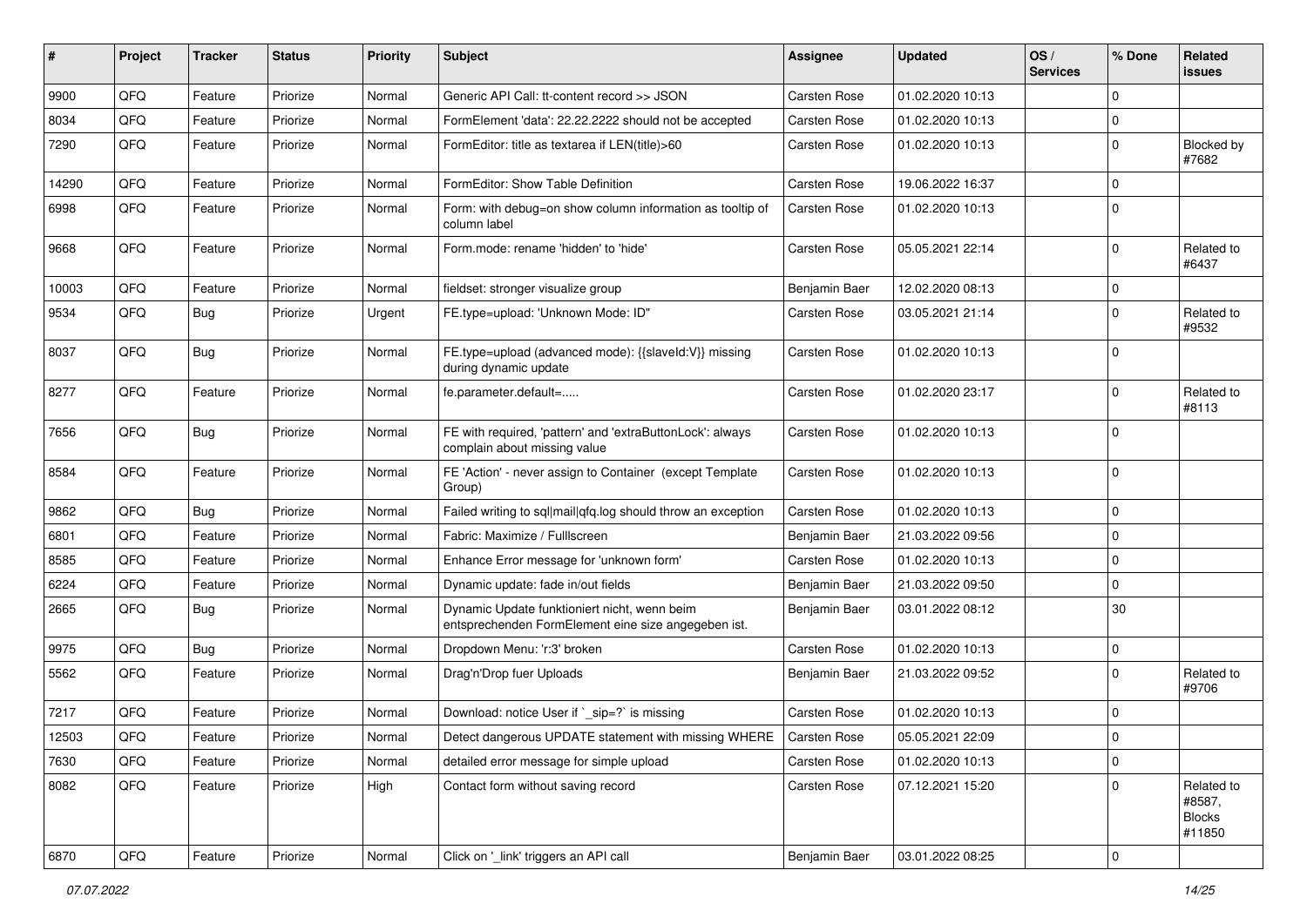| #     | Project        | <b>Tracker</b> | <b>Status</b> | <b>Priority</b> | <b>Subject</b>                                                                          | <b>Assignee</b>     | <b>Updated</b>   | OS/<br><b>Services</b> | % Done      | Related<br>issues                                                           |
|-------|----------------|----------------|---------------|-----------------|-----------------------------------------------------------------------------------------|---------------------|------------------|------------------------|-------------|-----------------------------------------------------------------------------|
| 9958  | QFQ            | Bug            | Priorize      | Normal          | Broken subrecord query: no error message                                                | Carsten Rose        | 05.02.2021 15:15 |                        | $\mathbf 0$ |                                                                             |
| 3782  | QFQ            | Bug            | Priorize      | Normal          | Bei fehlerhafter Eingabe (z.B. Datum) sollte das erwartete<br>Format angezeigt werden   | Carsten Rose        | 01.02.2020 10:13 |                        | $\Omega$    |                                                                             |
| 9346  | QFQ            | Feature        | Priorize      | Normal          | beforeSave: check if an upload is given                                                 | <b>Carsten Rose</b> | 11.06.2021 21:18 |                        | $\mathbf 0$ |                                                                             |
| 12452 | QFQ            | Feature        | Priorize      | Normal          | BaseURL: alsways with '/' at the end                                                    | Carsten Rose        | 19.06.2022 13:45 |                        | $\Omega$    | Related to<br>#10782                                                        |
| 5942  | QFQ            | Feature        | Priorize      | Normal          | 'L' and 'type': append to links, generate via '_link' by using 'u:'                     | Carsten Rose        | 01.02.2020 10:13 |                        | $\Omega$    |                                                                             |
| 13899 | QFQ            | <b>Bug</b>     | ToDo          | Normal          | Selenium: zum laufen bringen                                                            | Enis Nuredini       | 25.03.2022 10:24 |                        | $\Omega$    |                                                                             |
| 12395 | QFQ            | <b>Bug</b>     | ToDo          | High            | QFQ Function: Result two times shown                                                    | <b>Carsten Rose</b> | 18.02.2022 08:59 |                        | $\mathbf 0$ |                                                                             |
| 12463 | QFQ            | Bug            | ToDo          | High            | QFQ Function: 'function' and 'sql' on same level - output of<br>sql is shown two times. | Carsten Rose        | 15.12.2021 16:31 |                        | $\Omega$    |                                                                             |
| 7602  | QFQ            | Feature        | ToDo          | High            | Multi Select: with checkboxes                                                           | Benjamin Baer       | 22.03.2022 09:07 |                        | 0           |                                                                             |
| 12262 | QFQ            | Feature        | ToDo          | Normal          | Form buttons on top: more customable                                                    | Enis Nuredini       | 17.06.2022 10:44 |                        | $\Omega$    | Related to<br>#13945, Has<br>duplicate<br>#4046, Has<br>duplicate<br>#10080 |
| 10793 | QFQ            | Feature        | In Progress   | Normal          | <b>Update NPM Packages</b>                                                              | <b>Carsten Rose</b> | 07.09.2021 13:25 |                        | $30\,$      |                                                                             |
| 10661 | QFQ            | Bug            | In Progress   | Normal          | Typo3 Warnungen                                                                         | Carsten Rose        | 07.09.2021 13:23 |                        | $\Omega$    | Related to<br>#12440                                                        |
| 12440 | QFQ            | Feature        | In Progress   | Normal          | Typo3 V10 upgrade (durchfuehren und testen)                                             | <b>Carsten Rose</b> | 21.03.2022 09:53 |                        | 50          | Related to<br>#12357,<br>Related to<br>#12067,<br>Related to<br>#10661      |
| 12439 | QFQ            | Feature        | In Progress   | Normal          | TinyMCE Paste from Word & Character Count/Limit                                         | Carsten Rose        | 05.05.2021 22:15 |                        | $\Omega$    |                                                                             |
| 11076 | QFQ            | Feature        | In Progress   | Normal          | SELECT  AS _websocket                                                                   | <b>Carsten Rose</b> | 30.08.2020 17:49 |                        | $\Omega$    | Related to<br>#13354                                                        |
| 14323 | QFQ            | Bug            | In Progress   | Normal          | Report: render=both single - no impact                                                  | <b>Carsten Rose</b> | 19.06.2022 18:31 |                        | $\mathbf 0$ |                                                                             |
| 9789  | QFQ            | Bug            | In Progress   | High            | Record Lock: release to early on 'leave page'                                           | Carsten Rose        | 10.01.2022 09:25 |                        | 100         | Related to<br>#10081,<br>Related to<br>#9173,<br>Related to<br>#8702        |
| 12508 | QFO            | Bug            | In Progress   | High            | qfq Form: sendMail                                                                      | Karin Niffeler      | 19.03.2022 17:48 |                        | $\mathbf 0$ |                                                                             |
| 11980 | $\mathsf{QFQ}$ | Feature        | In Progress   | Normal          | protected verzeichnis MUSS geschützt werden                                             | Carsten Rose        | 07.09.2021 13:30 |                        | $\pmb{0}$   |                                                                             |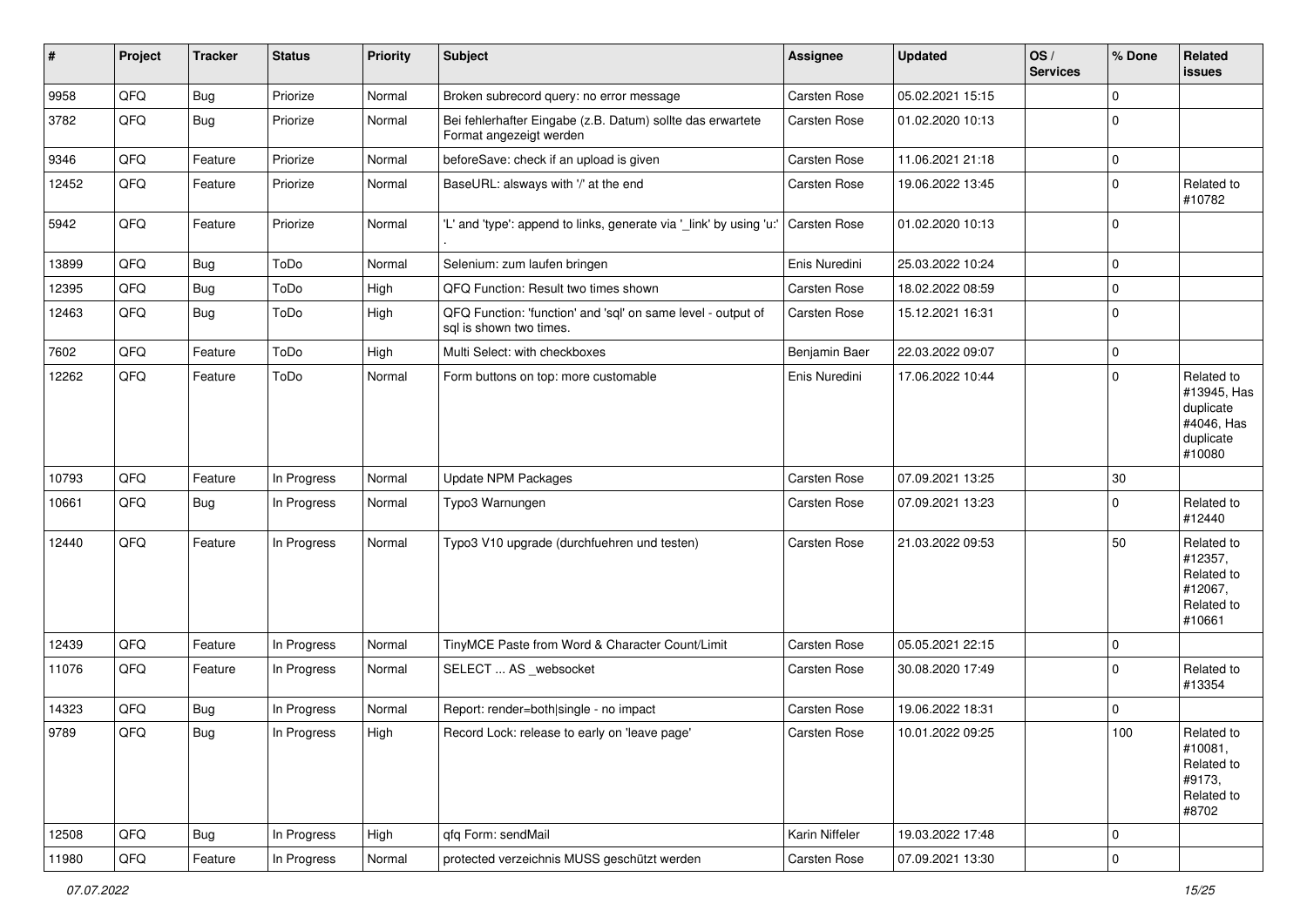| $\vert$ # | Project | <b>Tracker</b> | <b>Status</b>              | <b>Priority</b> | <b>Subject</b>                                            | Assignee      | <b>Updated</b>   | OS/<br><b>Services</b> | % Done       | Related<br><b>issues</b>                                                                                                                                              |
|-----------|---------|----------------|----------------------------|-----------------|-----------------------------------------------------------|---------------|------------------|------------------------|--------------|-----------------------------------------------------------------------------------------------------------------------------------------------------------------------|
| 14175     | QFQ     | Bug            | In Progress                | Normal          | Opening a form with no QFQ Session cookie fails           | Carsten Rose  | 03.06.2022 10:40 |                        | $\mathbf 0$  |                                                                                                                                                                       |
| 5695      | QFQ     | Feature        | In Progress                | Normal          | Multiform                                                 | Carsten Rose  | 02.01.2021 18:38 |                        | $\pmb{0}$    |                                                                                                                                                                       |
| 13330     | QFQ     | Feature        | In Progress                | Normal          | Multi Form: Upload                                        | Carsten Rose  | 07.11.2021 12:40 |                        | 50           | Related to<br>#9706                                                                                                                                                   |
| 10443     | QFQ     | Feature        | In Progress                | Normal          | Konzept_api / _live                                       | Carsten Rose  | 07.05.2020 09:39 |                        | $\mathbf 0$  |                                                                                                                                                                       |
| 9517      | QFQ     | Feature        | In Progress                | High            | Input multiple tags with typeahead                        | Carsten Rose  | 03.05.2021 21:14 |                        | 40           | Related to<br>#10150                                                                                                                                                  |
| 11517     | QFQ     | Bug            | In Progress                | Normal          | extraButtonInfo Broken for multiple FormElements          | Carsten Rose  | 12.05.2022 13:12 |                        | $\mathbf 0$  | Related to<br>#7890,<br>Related to<br>#3811, Has<br>duplicate<br>#10905, Has<br>duplicate<br>#10553, Has<br>duplicate<br>#6779                                        |
| 6250      | QFQ     | Feature        | In Progress                | Normal          | Enhance layout: a) Subrecord, b) Subrecord-Title          | Carsten Rose  | 01.02.2020 23:22 |                        | $\Omega$     | Related to<br>#5391                                                                                                                                                   |
| 9691      | QFQ     | Bug            | In Progress                | Normal          | Checkbox: dynamic update > readonly                       | Carsten Rose  | 01.02.2020 23:22 |                        | 50           | Related to<br>#9834                                                                                                                                                   |
| 4194      | QFQ     | Feature        | In Progress                | Normal          | Bootstrap 4 ist jetzt offiziel                            |               | 03.05.2021 20:47 |                        | 0            | Related to<br>#10114                                                                                                                                                  |
| 14320     | QFQ     | Feature        | In Progress                | Normal          | Allow specific HTML Tags and Attributes: general, TinyMCE | Enis Nuredini | 04.07.2022 14:09 |                        | $\mathbf{0}$ | Related to<br>#12664,<br>Related to<br>#12039,<br>Related to<br>#11702,<br>Related to<br>#7239,<br>Related to<br>#3708,<br>Related to<br>#3646,<br>Related to<br>#880 |
| 13566     | QFQ     | Feature        | Ready to sync<br>(develop) | Normal          | Delete config-example.qfq.php file                        | Carsten Rose  | 23.12.2021 09:25 |                        | $\mathbf 0$  |                                                                                                                                                                       |
| 5894      | QFQ     | Feature        | Feedback                   | Normal          | Typeahead in Report: show/hide rows dynamically           | Carsten Rose  | 18.02.2022 08:50 |                        | $\mathbf 0$  | Related to<br>#5893,<br>Related to<br>#5885                                                                                                                           |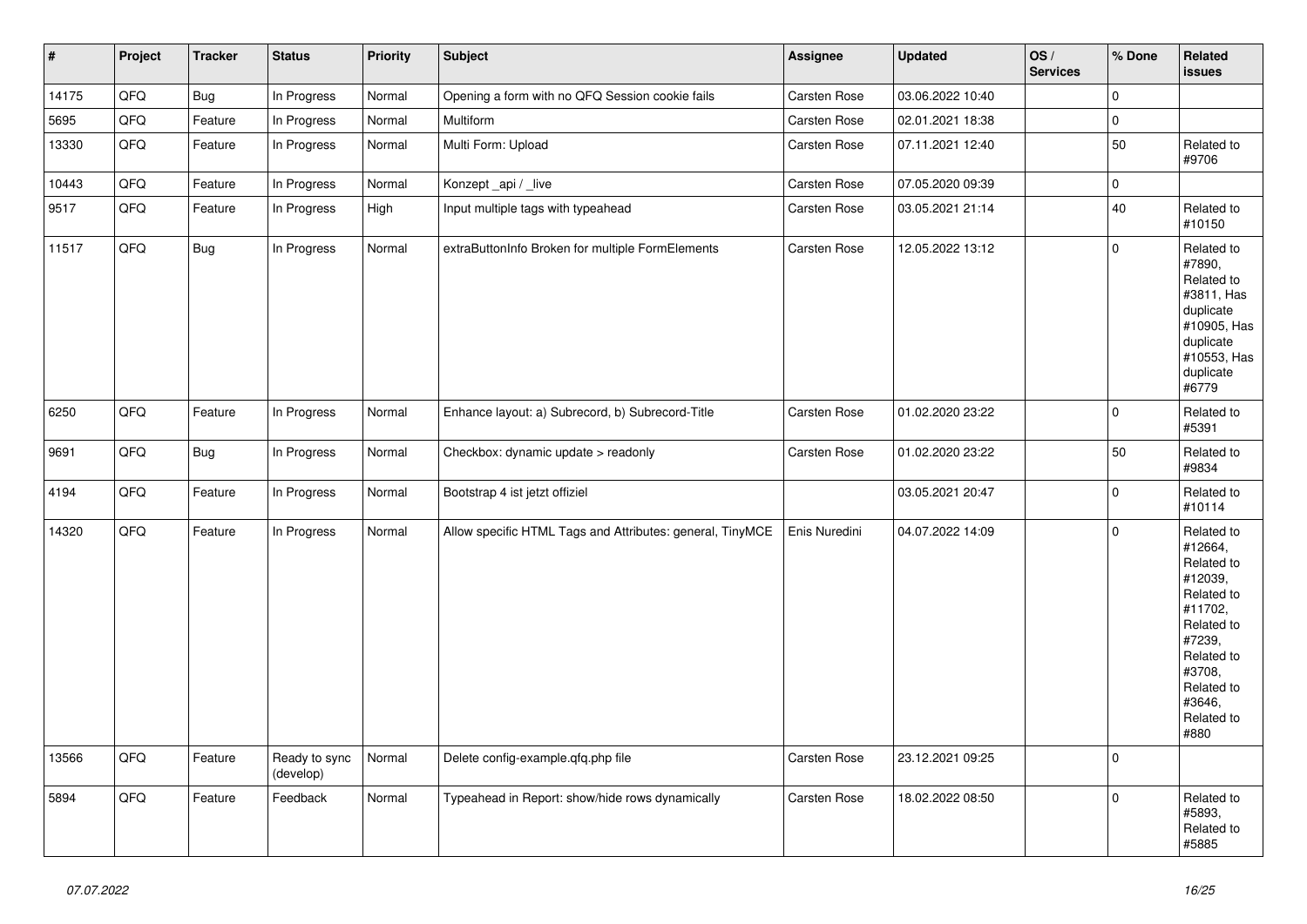| #     | Project | <b>Tracker</b> | <b>Status</b>     | <b>Priority</b> | <b>Subject</b>                                                                                            | Assignee            | <b>Updated</b>   | OS/<br><b>Services</b> | % Done      | <b>Related</b><br><b>issues</b> |
|-------|---------|----------------|-------------------|-----------------|-----------------------------------------------------------------------------------------------------------|---------------------|------------------|------------------------|-------------|---------------------------------|
| 10782 | QFQ     | Feature        | Feedback          | Normal          | Tiny MCE: Image Upload                                                                                    | Enis Nuredini       | 16.05.2022 23:16 |                        | $\Omega$    | Related to<br>#12452            |
| 12584 | QFQ     | Feature        | Feedback          | Normal          | T3 v10 migration script: replace alias-patterns (v11)                                                     | <b>Carsten Rose</b> | 28.05.2022 11:12 |                        | 100         |                                 |
| 9052  | QFQ     | Feature        | Feedback          | High            | Report: CodeMirror with SQL Syntax Highlight in FE                                                        | Enis Nuredini       | 08.06.2022 10:25 |                        | $\Omega$    |                                 |
| 9535  | QFQ     | Bug            | Feedback          | Normal          | Report:  AS '_vertical' - column to wide - vertical >> rot45,<br>rot90                                    | Benjamin Baer       | 01.02.2020 15:56 |                        | $\mathbf 0$ |                                 |
| 10124 | QFQ     | Feature        | Feedback          | Normal          | qfq AAI-Login                                                                                             | Karin Niffeler      | 07.05.2020 09:36 |                        | $\mathbf 0$ |                                 |
| 11347 | QFQ     | <b>Bug</b>     | Feedback          | Normal          | If Bedingungen funktionieren nicht korrekt                                                                | Christoph Fuchs     | 21.03.2021 20:37 |                        | $\mathbf 0$ |                                 |
| 9898  | QFQ     | <b>Bug</b>     | Feedback          | Normal          | Formular trotz Timeout gespeichert                                                                        | Benjamin Baer       | 01.02.2020 15:56 |                        | $\mathbf 0$ |                                 |
| 9548  | QFQ     | Feature        | Feedback          | High            | FormElement: Pattern mismatch - optional report only on<br>focus lost                                     | Benjamin Baer       | 03.05.2021 21:14 |                        | $\mathbf 0$ |                                 |
| 13572 | QFQ     | Feature        | Feedback          | Normal          | Form Load: misleading error message on trying to load non<br>existent primary record                      | Enis Nuredini       | 16.05.2022 23:16 |                        | 100         |                                 |
| 8316  | QFQ     | Bug            | Feedback          | Normal          | Documentation/Behaviour for Nested Queries and<br>Record-Store confusing                                  | Nicola Chiapolini   | 20.11.2019 09:14 |                        | $\mathbf 0$ |                                 |
| 13767 | QFQ     | Bug            | Feedback          | Normal          | date/time-picker: required shows up/down button orange                                                    | Enis Nuredini       | 16.05.2022 23:16 |                        | $\mathbf 0$ |                                 |
| 12546 | QFQ     | Bug            | Feedback          | Normal          | Branch 'Development' - Unit Tests mit dirty workaround<br>angepasst                                       | <b>Carsten Rose</b> | 19.03.2022 17:48 |                        | $\Omega$    |                                 |
| 11630 | QFQ     | <b>Bug</b>     | Feedback          | High            | Bitte check ob CALL() in 20.11.0 noch so funktioniert wie in<br>20.4.1                                    | Enis Nuredini       | 28.05.2022 13:45 |                        | $\Omega$    | Related to<br>#11325            |
| 4138  | QFQ     | <b>Bug</b>     | Some day<br>maybe | Normal          | style fehlt                                                                                               |                     | 11.12.2019 16:03 |                        | $\mathbf 0$ |                                 |
| 4349  | QFQ     | Feature        | Some day<br>maybe | Normal          | link download: downloaded external URL to<br>deliver/concatenate - check mimetipe and handle it correctly | <b>Carsten Rose</b> | 11.12.2019 16:02 |                        | $\mathbf 0$ |                                 |
| 4606  | QFQ     | Feature        | Some day<br>maybe | Normal          | link: qualifier to render bootstrap button                                                                | Carsten Rose        | 01.02.2020 23:19 |                        | $\mathbf 0$ |                                 |
| 4343  | QFQ     | Feature        | Some day<br>maybe | Normal          | Link: Classifier to add 'attributes'                                                                      | Carsten Rose        | 01.02.2020 23:20 |                        | $\mathbf 0$ | Related to<br>#14077            |
| 5342  | QFQ     | Feature        | Some day<br>maybe | Normal          | link - with HTML Attributes                                                                               |                     | 01.02.2020 23:20 |                        | $\Omega$    | Related to<br>#14077            |
| 4122  | QFQ     | <b>Bug</b>     | Some day<br>maybe | Normal          | file: Render Mode hat keinen Effekt                                                                       |                     | 11.12.2019 16:03 |                        | $\mathbf 0$ |                                 |
| 2643  | QFQ     | <b>Bug</b>     | Some day<br>maybe | Normal          | Zend / PHP Webinars anschauen                                                                             | Carsten Rose        | 01.02.2020 15:56 |                        | $\mathbf 0$ |                                 |
| 3285  | QFQ     | Feature        | Some day<br>maybe | Normal          | Zeichenlimit pro Feld: textarea / editor                                                                  | Carsten Rose        | 11.12.2019 16:02 |                        | $\mathbf 0$ |                                 |
| 3677  | QFQ     | Feature        | Some day<br>maybe | Normal          | wkhtmltopdf: FE User access prohibited, if client IP changes<br>\$TYPO3 CONF VARS[FE][lockIP]             | Carsten Rose        | 11.12.2019 16:02 |                        | 0           |                                 |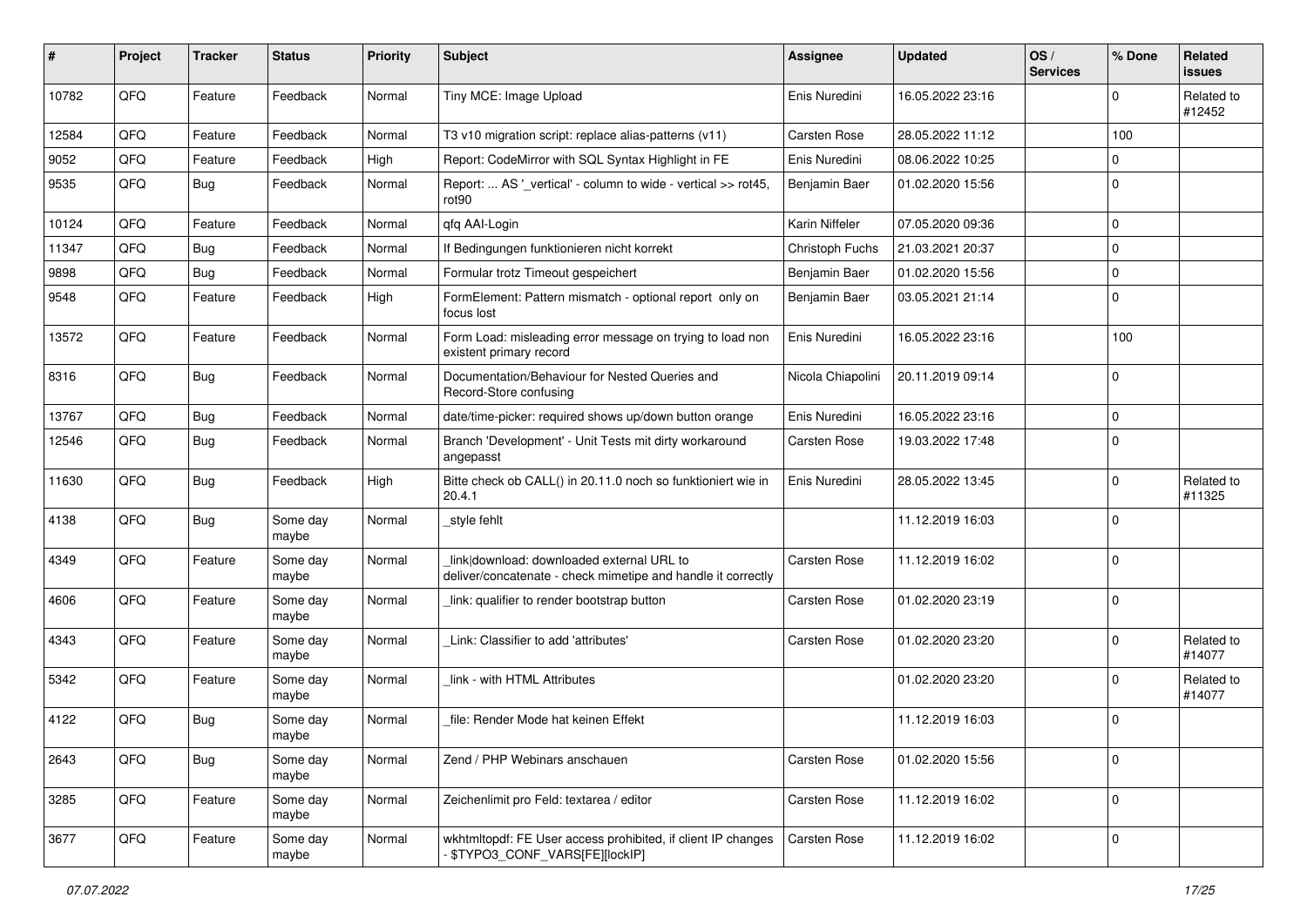| #     | Project | <b>Tracker</b> | <b>Status</b>     | <b>Priority</b> | <b>Subject</b>                                                                                                                                           | <b>Assignee</b>     | <b>Updated</b>   | OS/<br><b>Services</b> | % Done      | Related<br><b>issues</b>                    |
|-------|---------|----------------|-------------------|-----------------|----------------------------------------------------------------------------------------------------------------------------------------------------------|---------------------|------------------|------------------------|-------------|---------------------------------------------|
| 3061  | QFQ     | <b>Bug</b>     | Some day<br>maybe | High            | winstitute: mysql connection durcheinander - nmhp17<br>(ag7)/QFQ arbeitet mit DB/Tabellen von biostat.                                                   | <b>Carsten Rose</b> | 03.05.2021 21:14 |                        | $\mathbf 0$ |                                             |
| 5665  | QFQ     | Feature        | Some day<br>maybe | Normal          | Versuch das '{{!' nicht mehr noetig ist.                                                                                                                 | <b>Carsten Rose</b> | 01.02.2020 23:20 |                        | $\mathbf 0$ | Related to<br>#7432,<br>Related to<br>#7434 |
| 4652  | QFQ     | Feature        | Some day<br>maybe | Normal          | UZH CD: Weiterleitung auf benutzerdefinierte 403/404 Seite                                                                                               | <b>Carsten Rose</b> | 01.02.2020 23:20 |                        | $\mathbf 0$ |                                             |
| 5991  | QFQ     | <b>Bug</b>     | Some day<br>maybe | Normal          | URLs with ' ' or long parameter are problematic                                                                                                          | <b>Carsten Rose</b> | 01.02.2020 23:19 |                        | $\mathbf 0$ |                                             |
| 3332  | QFQ     | Feature        | Some day<br>maybe | Normal          | Uploads: Thumbnails, Details zum hochgeladenen File                                                                                                      | <b>Carsten Rose</b> | 11.12.2019 16:02 |                        | $\mathbf 0$ | Related to<br>#3264,<br>Related to<br>#5333 |
| 5706  | QFQ     | <b>Bug</b>     | Some day<br>maybe | Normal          | upload: fileDestination needs to be sanatized                                                                                                            | <b>Carsten Rose</b> | 01.02.2020 23:19 |                        | $\mathbf 0$ |                                             |
| 6704  | QFQ     | Feature        | Some day<br>maybe | Normal          | Upload Mode: Bilder in Notizen rechts sollen aktuellen<br>Upload repräsentieren.                                                                         |                     | 01.02.2020 23:19 |                        | $\mathbf 0$ | Related to<br>#3264                         |
| 4197  | QFQ     | Feature        | Some day<br>maybe | Normal          | Unit Test fuer JSON Stream von QuickFormQuery.php ><br>doForm()                                                                                          | <b>Carsten Rose</b> | 11.12.2019 16:03 |                        | $\mathbf 0$ |                                             |
| 10116 | QFQ     | Feature        | Some day<br>maybe | Normal          | TypeAhead: Tag - show inside 'input' element                                                                                                             | <b>Carsten Rose</b> | 16.09.2021 15:09 |                        | $\mathbf 0$ |                                             |
| 4398  | QFQ     | <b>Bug</b>     | Some day<br>maybe | Normal          | Typeahead: mouse click in a prefilled input opens a single<br>item dropdown with the current value - click on it seems to<br>set the value, not the key. | Benjamin Baer       | 01.02.2020 23:20 |                        | $\mathbf 0$ | Related to<br>#4457                         |
| 5805  | QFQ     | Feature        | Some day<br>maybe | Normal          | TypeAHead SQL value instead of key stored                                                                                                                |                     | 01.02.2020 23:19 |                        | $\mathbf 0$ | Related to<br>#5444                         |
| 3895  | QFQ     | Bug            | Some day<br>maybe | Normal          | typeahead pedantic: on lehrkredit Idap webpass - if only one<br>person is in dropdown, such person can't be selected                                     | <b>Carsten Rose</b> | 11.12.2019 16:03 |                        | $\mathbf 0$ |                                             |
| 5895  | QFQ     | Feature        | Some day<br>maybe | Normal          | Tutorial: List of all QFQ Features                                                                                                                       |                     | 01.02.2020 23:19 |                        | $\mathbf 0$ |                                             |
| 7456  | QFQ     | Bug            | Some day<br>maybe | Low             | Todos in Code: solve or make ticket                                                                                                                      | <b>Carsten Rose</b> | 16.09.2021 15:10 |                        | $\mathbf 0$ |                                             |
| 9704  | QFQ     | Feature        | Some day<br>maybe | Normal          | Thumbnails Generieren beim Splitten von PDF Files                                                                                                        | <b>Carsten Rose</b> | 11.12.2019 16:01 |                        | $\mathbf 0$ |                                             |
| 5452  | QFO     | Feature        | Some day<br>maybe | Normal          | Thumbnails from PDF: bad quality                                                                                                                         |                     | 01.02.2020 23:20 |                        | $\mathbf 0$ |                                             |
| 7402  | QFQ     | <b>Bug</b>     | Some day<br>maybe | Normal          | thumbnail cache: outdated picture when permission denied<br>and permission resolved.                                                                     |                     | 01.02.2020 23:20 |                        | $\mathbf 0$ |                                             |
| 4757  | QFO     | Feature        | Some day<br>maybe | Normal          | Test subrecord: download links ok? Links ok?                                                                                                             | Carsten Rose        | 01.02.2020 23:20 |                        | $\pmb{0}$   |                                             |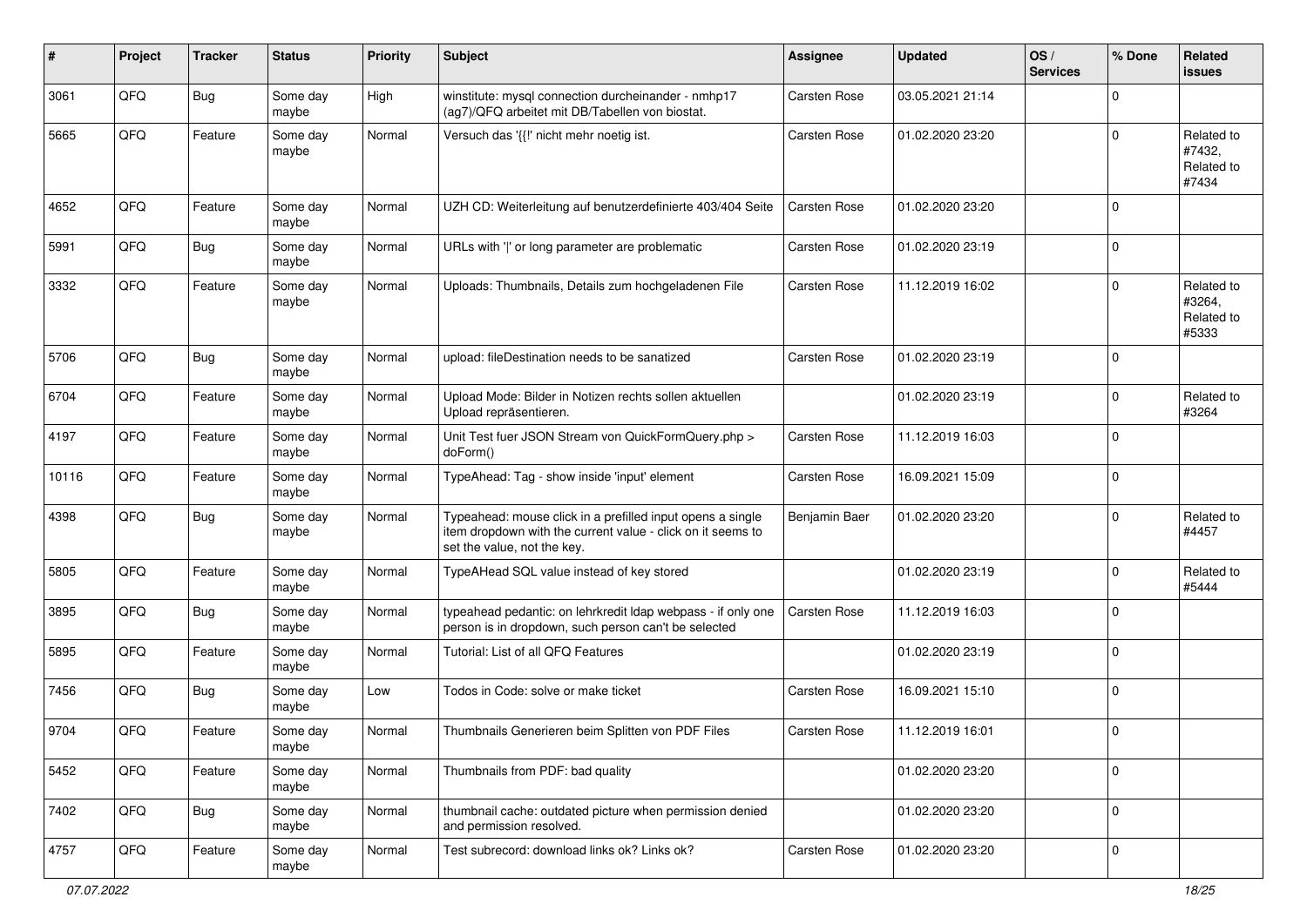| $\pmb{\#}$ | Project | <b>Tracker</b> | <b>Status</b>     | <b>Priority</b> | <b>Subject</b>                                                                                            | <b>Assignee</b>     | <b>Updated</b>   | OS/<br><b>Services</b> | % Done      | Related<br><b>issues</b>                    |
|------------|---------|----------------|-------------------|-----------------|-----------------------------------------------------------------------------------------------------------|---------------------|------------------|------------------------|-------------|---------------------------------------------|
| 8056       | QFQ     | Feature        | Some day<br>maybe | Normal          | Termin Organisation (Reservation)                                                                         |                     | 01.02.2020 23:19 |                        | $\mathbf 0$ | Related to<br>#8658                         |
| 4816       | QFQ     | Feature        | Some day<br>maybe | Normal          | Templates for QFQ Reports (Tables, Radios, )                                                              |                     | 01.02.2020 23:20 |                        | $\mathbf 0$ |                                             |
| 4549       | QFQ     | Bug            | Some day<br>maybe | Normal          | TemplateGroups: FE.type SELECT loose selected value<br>after save                                         | Carsten Rose        | 01.02.2020 23:20 |                        | $\mathbf 0$ | Related to<br>#4548,<br>Related to<br>#4771 |
| 3588       | QFQ     | Bug            | Some day<br>maybe | Normal          | templateGroup: versteckte Elemente werden weiterhin<br>gespeichert.                                       | <b>Carsten Rose</b> | 11.12.2019 16:02 |                        | $\mathbf 0$ |                                             |
| 3385       | QFQ     | Feature        | Some day<br>maybe | Normal          | templateGroup: insert/update/delete non primary records                                                   | Carsten Rose        | 11.12.2019 16:02 |                        | $\mathbf 0$ |                                             |
| 3882       | QFQ     | Bug            | Some day<br>maybe | Normal          | templateGroup: disable 'add' if limit is reached - funktioniert<br>nicht wenn bereits records existierten | Carsten Rose        | 11.12.2019 16:03 |                        | $\mathbf 0$ |                                             |
| 4445       | QFQ     | Feature        | Some day<br>maybe | Normal          | template group: Option to simulate fieldset                                                               |                     | 28.06.2021 14:11 |                        | $\mathbf 0$ |                                             |
| 6970       | QFQ     | Feature        | Some day<br>maybe | Normal          | tablesorter: default fuer 'sortReset' aendern von 'Ctrl' zu 'Alt'                                         | Benjamin Baer       | 01.02.2020 23:21 |                        | $\mathbf 0$ |                                             |
| 9130       | QFQ     | Feature        | Some day<br>maybe | Normal          | tablesorter: Automatic Row numbering / Zeilenummer                                                        | Benjamin Baer       | 01.02.2020 23:22 |                        | $\mathbf 0$ |                                             |
| 10745      | QFQ     | Feature        | Some day<br>maybe | Normal          | Tablesorter Excel Export                                                                                  | Carsten Rose        | 16.09.2021 15:09 |                        | $\mathbf 0$ |                                             |
| 4258       | QFQ     | Feature        | Some day<br>maybe | High            | System Defaults: Forms                                                                                    | <b>Carsten Rose</b> | 03.05.2021 21:14 |                        | $\mathbf 0$ |                                             |
| 3402       | QFQ     | Feature        | Some day<br>maybe | Normal          | Syntax Highlighting via CodeMirror                                                                        | <b>Carsten Rose</b> | 11.12.2019 16:02 |                        | 100         | Related to<br>#3207                         |
| 7281       | QFQ     | <b>Bug</b>     | Some day<br>maybe | Normal          | Subrecords: on large screen separator line too short                                                      |                     | 01.02.2020 23:19 |                        | $\mathbf 0$ |                                             |
| 4026       | QFQ     | Feature        | Some day<br>maybe | Normal          | sqlLog.sql: log number of FE.id                                                                           | <b>Carsten Rose</b> | 11.12.2019 16:03 |                        | $\mathbf 0$ | Related to<br>#5458                         |
| 3941       | QFQ     | Feature        | Some day<br>maybe | Normal          | sqlAfter: es sollten mehrere moeglich sein                                                                | <b>Carsten Rose</b> | 11.12.2019 16:03 |                        | $\mathbf 0$ | Related to<br>#3942                         |
| 4442       | QFQ     | Feature        | Some day<br>maybe | Normal          | Special Column Name: _link - new symbol G (Glyph) to<br>choose any available symbol                       |                     | 11.12.2019 16:02 |                        | $\mathbf 0$ |                                             |
| 7107       | QFQ     | Feature        | Some day<br>maybe | Normal          | Showcase Registration Tool: Anmeldung / Administration :<br>Liste Anmeldungen / Emaileinaldung            | Carsten Rose        | 11.12.2019 16:01 |                        | $\mathbf 0$ |                                             |
| 3537       | QFO     | Feature        | Some day<br>maybe | Low             | SHOW COLUMNS FROM tableName - Extend '{{!'<br>definition                                                  | Carsten Rose        | 11.12.2019 16:02 |                        | $\mathbf 0$ |                                             |
| 4551       | QFO     | Feature        | Some day<br>maybe | Normal          | Set 'pills' via dynamicUpdate to show/hide/disabled                                                       |                     | 01.02.2020 23:20 |                        | $\pmb{0}$   | Related to<br>#3752                         |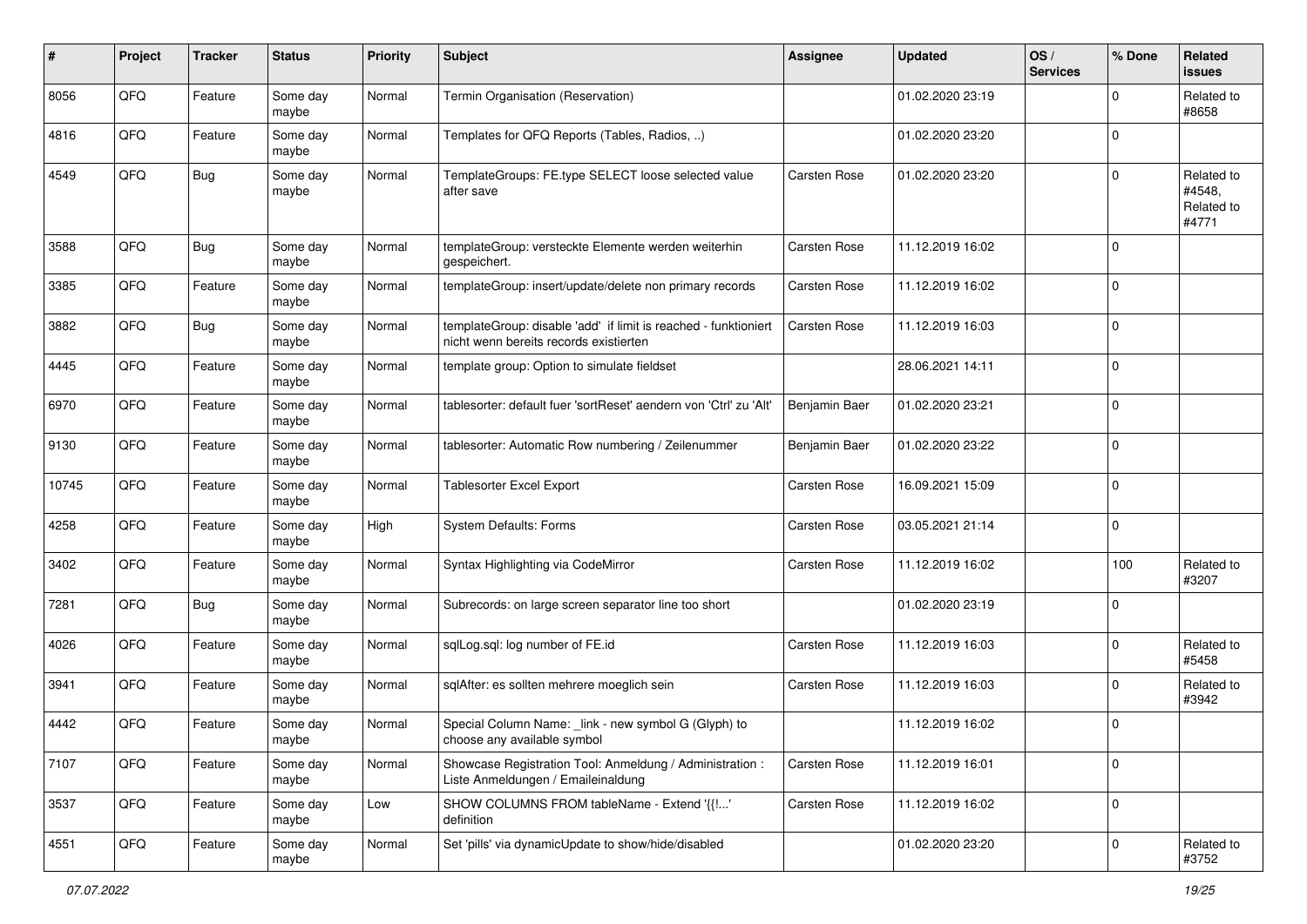| #     | Project | <b>Tracker</b> | <b>Status</b>     | <b>Priority</b> | <b>Subject</b>                                                                                  | Assignee            | <b>Updated</b>   | OS/<br><b>Services</b> | % Done      | Related<br><b>issues</b>                                              |
|-------|---------|----------------|-------------------|-----------------|-------------------------------------------------------------------------------------------------|---------------------|------------------|------------------------|-------------|-----------------------------------------------------------------------|
| 4956  | QFQ     | Feature        | Some day<br>maybe | Normal          | Sendmail: Benutzerdefinierte Headers                                                            | Carsten Rose        | 11.12.2019 16:02 |                        | $\mathbf 0$ |                                                                       |
| 880   | QFQ     | Feature        | Some day<br>maybe | Urgent          | Security: PHP, SQL Injection, XSS                                                               |                     | 03.05.2021 21:14 |                        | $\mathbf 0$ | Related to<br>#14320                                                  |
| 5428  | QFQ     | Feature        | Some day<br>maybe | Normal          | secure thumbnail: late render on access.                                                        | Carsten Rose        | 01.02.2020 23:20 |                        | $\Omega$    |                                                                       |
| 7921  | QFQ     | Feature        | Some day<br>maybe | Normal          | Rest API Export: URL kuerzer machen                                                             |                     | 01.02.2020 23:19 |                        | $\Omega$    |                                                                       |
| 4454  | QFQ     | <b>Bug</b>     | Some day<br>maybe | Normal          | Required Elements: multiple elements in a row - whole row<br>marked if only one input is empty. | Benjamin Baer       | 01.02.2020 23:20 |                        | $\mathbf 0$ |                                                                       |
| 5129  | QFQ     | Feature        | Some day<br>maybe | Normal          | Reports: SQL fuer x Achse und y Achse                                                           |                     | 11.12.2019 16:02 |                        | $\mathbf 0$ |                                                                       |
| 4435  | QFQ     | Feature        | Some day<br>maybe | Normal          | Report: striptags - specify allowed tags                                                        |                     | 01.02.2020 23:20 |                        | $\Omega$    |                                                                       |
| 3991  | QFQ     | Feature        | Some day<br>maybe | Normal          | report: Columnname ' skipWrap' skips 'fbeg', 'fend'                                             | <b>Carsten Rose</b> | 11.12.2019 16:03 |                        | $\mathbf 0$ |                                                                       |
| 3967  | QFQ     | Feature        | Some day<br>maybe | High            | Report: Checkbox, Radio, Dropdown, Input welches ohne<br>Submit funktioniert - 'Inline-Form'    | Carsten Rose        | 03.05.2021 21:14 |                        | $\mathbf 0$ |                                                                       |
| 11323 | QFQ     | Feature        | Some day<br>maybe | Normal          | Report Frontend Editor Modal + Codemirror                                                       | <b>Carsten Rose</b> | 16.09.2021 15:10 |                        | $\mathbf 0$ | Related to<br>#11036                                                  |
| 4640  | QFQ     | Feature        | Some day<br>maybe | Normal          | Rename System Forms                                                                             |                     | 01.02.2020 23:20 |                        | $\mathbf 0$ |                                                                       |
| 12611 | QFQ     | Feature        | Some day<br>maybe | Normal          | Refactoring: Bootstrap with Lazy Loading                                                        | Carsten Rose        | 08.06.2022 10:37 |                        | $\Omega$    | Related to<br>#12490,<br>Related to<br>#10013,<br>Related to<br>#7732 |
| 3109  | QFQ     | <b>Bug</b>     | Some day<br>maybe | High            | RealUrl: Links werden nicht korrekt gerendert                                                   | <b>Carsten Rose</b> | 03.05.2021 21:14 |                        | $\mathbf 0$ |                                                                       |
| 1623  | QFQ     | Feature        | Some day<br>maybe | Normal          | RealURL                                                                                         |                     | 11.12.2019 16:03 |                        | 30          |                                                                       |
| 9020  | QFQ     | <b>Bug</b>     | Some day<br>maybe | Normal          | radio mit buttonClass und dynamicUpdate lassen sich nicht<br>kombinieren                        |                     | 11.12.2019 16:01 |                        | $\Omega$    |                                                                       |
| 5851  | QFQ     | Feature        | Some day<br>maybe | Normal          | Queue System implementieren: MQTT, RabbitMQ                                                     |                     | 01.02.2020 23:20 |                        | $\mathbf 0$ | Related to<br>#5715                                                   |
| 4771  | QFQ     | <b>Bug</b>     | Some day<br>maybe | Normal          | qfq: select-down-values empty after save (edit-form for<br>program administrators)              | <b>Carsten Rose</b> | 01.02.2020 23:20 |                        | $\Omega$    | Related to<br>#4549, Has<br>duplicate<br>#4282                        |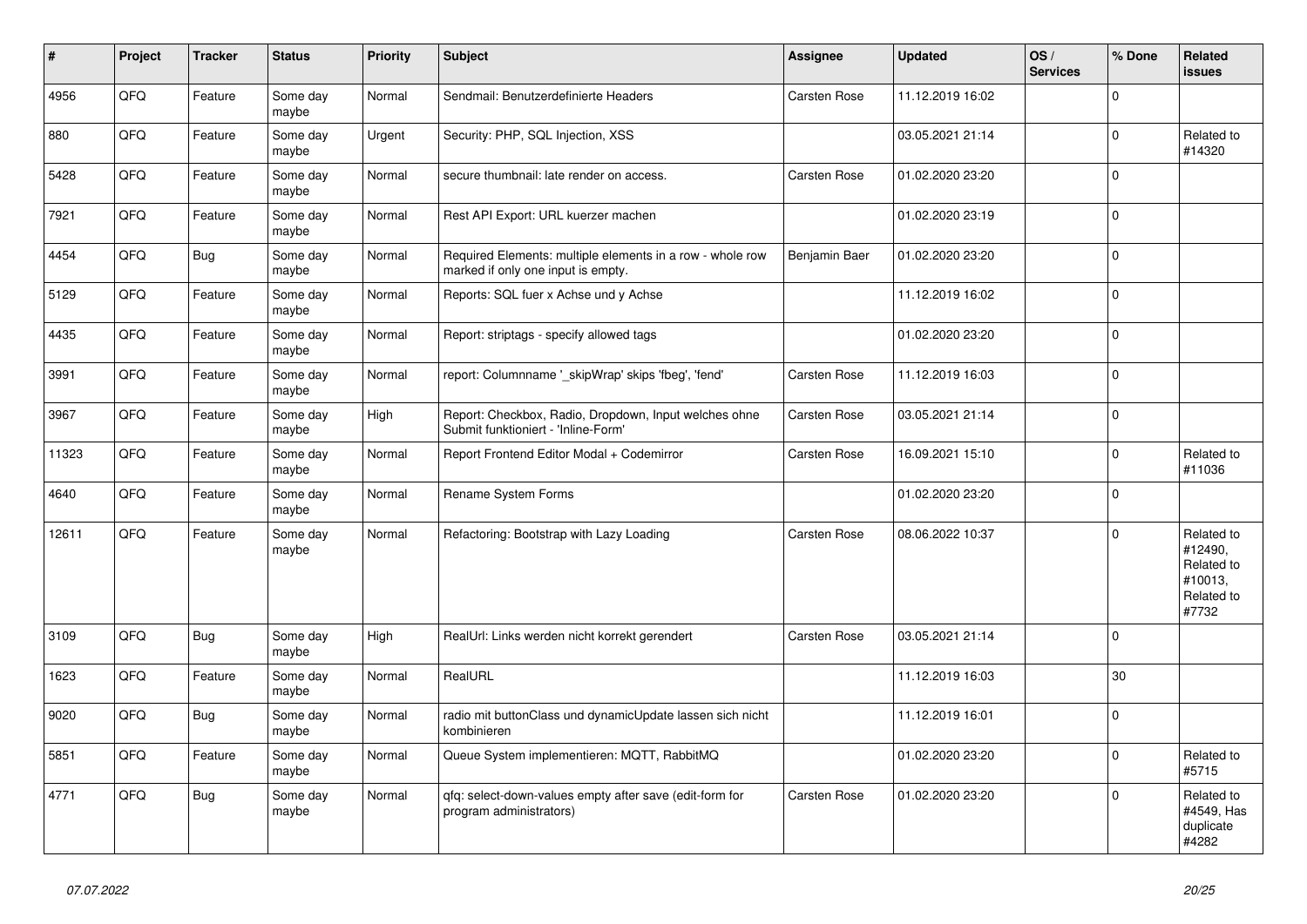| #    | Project | <b>Tracker</b> | <b>Status</b>     | <b>Priority</b> | <b>Subject</b>                                                                                              | Assignee            | <b>Updated</b>   | OS/<br><b>Services</b> | % Done      | <b>Related</b><br><b>issues</b> |
|------|---------|----------------|-------------------|-----------------|-------------------------------------------------------------------------------------------------------------|---------------------|------------------|------------------------|-------------|---------------------------------|
| 8586 | QFQ     | Feature        | Some day<br>maybe | Normal          | QFQ: Enhance Error message for 'record not found'                                                           | <b>Carsten Rose</b> | 16.09.2021 15:10 |                        | $\Omega$    |                                 |
| 5480 | QFQ     | Feature        | Some day<br>maybe | Normal          | QFQ: Dokumentation mit Screenshots versehen                                                                 | <b>Carsten Rose</b> | 01.02.2020 23:20 |                        | $\mathbf 0$ | Related to<br>#9879             |
| 4839 | QFQ     | Feature        | Some day<br>maybe | Normal          | qfq-handle in <head> Abschnitt</head>                                                                       | <b>Carsten Rose</b> | 11.12.2019 16:02 |                        | $\mathbf 0$ |                                 |
| 7108 | QFQ     | Feature        | Some day<br>maybe | Normal          | <b>QFQ Wrap Elements</b>                                                                                    |                     | 11.12.2019 16:01 |                        | $\mathbf 0$ |                                 |
| 3692 | QFQ     | Feature        | Some day<br>maybe | Normal          | QFQ Webseite                                                                                                | Benjamin Baer       | 11.12.2019 16:02 |                        | $\mathbf 0$ | Related to<br>#5033             |
| 5892 | QFQ     | Feature        | Some day<br>maybe | Normal          | QFQ should use T3 API to manipulate FE GROUP<br>membership                                                  |                     | 01.02.2020 23:20 |                        | $\mathbf 0$ |                                 |
| 1635 | QFQ     | Feature        | Some day<br>maybe | Normal          | QFQ Extension content record: weitere Optionen<br>einblenden.                                               | <b>Carsten Rose</b> | 11.12.2019 16:03 |                        | $\mathbf 0$ |                                 |
| 9024 | QFQ     | Bug            | Some day<br>maybe | Normal          | QFQ Einarbeitung                                                                                            |                     | 01.02.2020 15:56 |                        | $\mathbf 0$ |                                 |
| 5389 | QFQ     | Feature        | Some day<br>maybe | Normal          | QFQ Design: Multline label / note                                                                           | Benjamin Baer       | 01.02.2020 23:19 |                        | $\mathbf 0$ |                                 |
| 5160 | QFQ     | Feature        | Some day<br>maybe | Normal          | QFQ collaborative / together.js, ShareJS, y-js, collaborative,                                              |                     | 11.12.2019 16:02 |                        | $\mathbf 0$ |                                 |
| 1234 | QFQ     | Feature        | Some day<br>maybe | Normal          | QF: Record numbering: Im Grid soll in Spalte 1optional die<br>laufende Nummer der Records angezeigt werden. |                     | 01.02.2020 23:20 |                        | $\Omega$    |                                 |
| 955  | QFQ     | Feature        | Some day<br>maybe | Normal          | QF: Notizen vor/nach dem Form                                                                               |                     | 01.02.2020 23:20 |                        | $\mathbf 0$ |                                 |
| 1251 | QFQ     | Feature        | Some day<br>maybe | Normal          | QF: Combo                                                                                                   |                     | 11.12.2019 16:03 |                        | $\mathbf 0$ |                                 |
| 1253 | QFQ     | Feature        | Some day<br>maybe | Normal          | QF: Colorpicker                                                                                             |                     | 11.12.2019 16:03 |                        | $\mathbf 0$ |                                 |
| 3495 | QFQ     | Feature        | Some day<br>maybe | Normal          | Predifined Parameter werden nicht in '+' (add new record)<br>SIP gerendert.                                 |                     | 11.12.2019 16:02 |                        | $\Omega$    |                                 |
| 2063 | QFQ     | <b>Bug</b>     | Some day<br>maybe | Normal          | Pills auf 'inaktiv' setzen falls keine Element auf dem Pill<br>sichtbar sind.                               | Benjamin Baer       | 11.12.2019 16:03 |                        | $\Omega$    | Related to<br>#3752             |
| 7336 | QFQ     | Feature        | Some day<br>maybe | Normal          | PDF Upload: disallow PDFs with specific Meta information                                                    | Carsten Rose        | 11.12.2019 16:01 |                        | $\mathbf 0$ |                                 |
| 8101 | QFQ     | Feature        | Some day<br>maybe | Normal          | Password hash: support further hashing methods                                                              | Carsten Rose        | 16.09.2021 15:10 |                        | $\mathbf 0$ |                                 |
| 3613 | QFQ     | <b>Bug</b>     | Some day<br>maybe | Normal          | note /note unchecked -> note div (col-md) wird weiterhin<br>gerendert                                       | Elias Villiger      | 01.02.2020 23:19 |                        | 100         |                                 |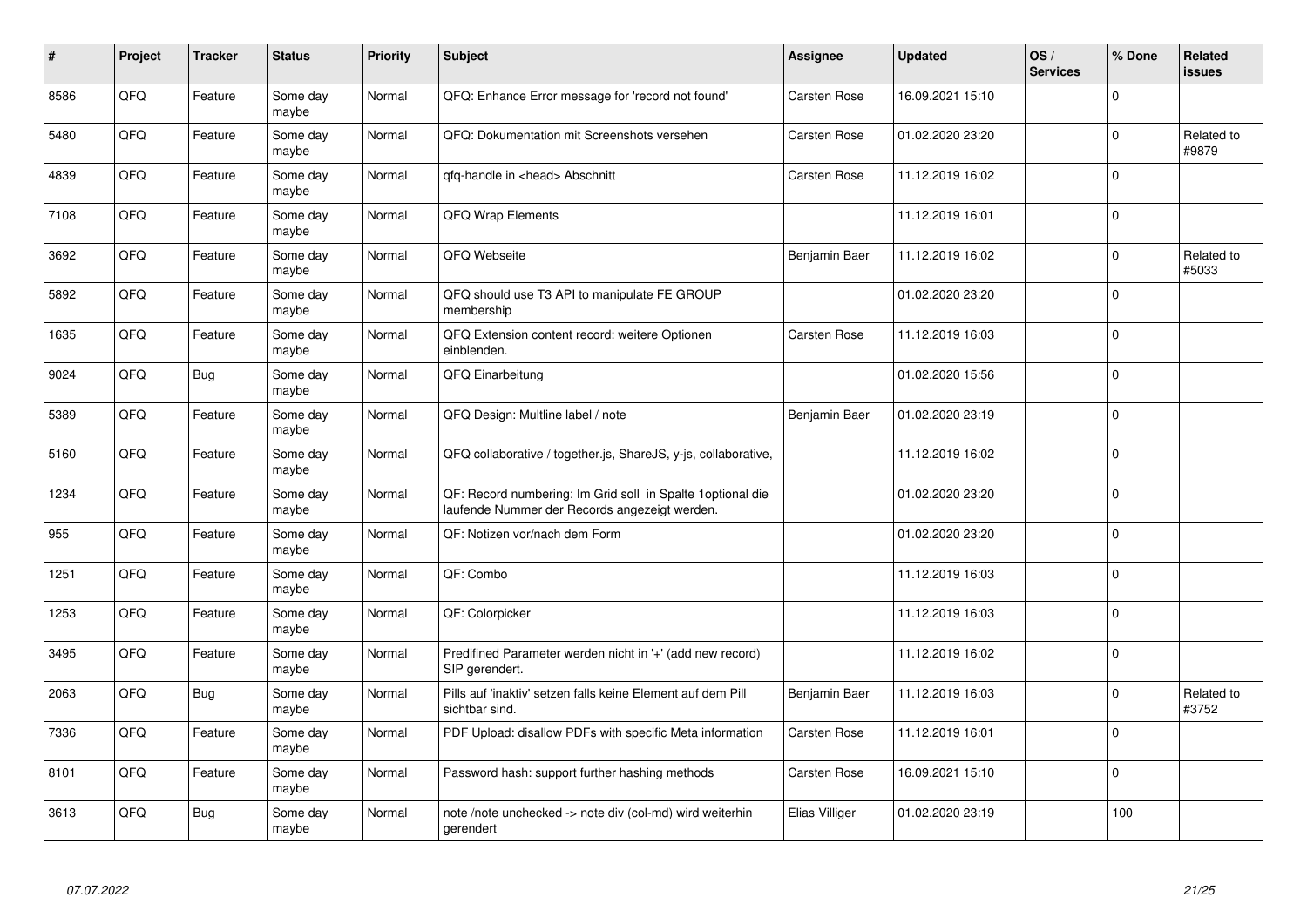| ∦    | Project | <b>Tracker</b> | <b>Status</b>     | <b>Priority</b> | <b>Subject</b>                                                                                         | <b>Assignee</b>     | <b>Updated</b>   | OS/<br><b>Services</b> | % Done      | Related<br>issues                           |
|------|---------|----------------|-------------------|-----------------|--------------------------------------------------------------------------------------------------------|---------------------|------------------|------------------------|-------------|---------------------------------------------|
| 4546 | QFQ     | <b>Bug</b>     | Some day<br>maybe | Normal          | NH: SIP storage is destroyed                                                                           |                     | 01.02.2020 23:20 |                        | $\Omega$    |                                             |
| 7229 | QFQ     | Feature        | Some day<br>maybe | Normal          | New FormElement.type: Button                                                                           |                     | 01.02.2021 12:32 |                        | $\Omega$    |                                             |
| 4446 | QFQ     | Feature        | Some day<br>maybe | Normal          | New FE get same feldContainerId as last modifed FE                                                     |                     | 01.02.2020 23:20 |                        | $\Omega$    |                                             |
| 6084 | QFQ     | Feature        | Some day<br>maybe | Normal          | New escape type: 'D' - convert date                                                                    |                     | 01.02.2020 23:19 |                        | $\mathbf 0$ |                                             |
| 9579 | QFQ     | Feature        | Some day<br>maybe | Normal          | Multiform with Process Row                                                                             | <b>Carsten Rose</b> | 11.12.2019 16:01 |                        | $\Omega$    |                                             |
| 4365 | QFQ     | Feature        | Some day<br>maybe | Normal          | Multi Language: new way of config                                                                      | Carsten Rose        | 01.02.2020 23:20 |                        | $\Omega$    |                                             |
| 3646 | QFQ     | Feature        | Some day<br>maybe | Normal          | Moeglichkeit HTML Tags in Reports auszugeben (zu<br>enkodieren: htmlspecialchars)                      |                     | 11.12.2019 16:02 |                        | $\Omega$    | Related to<br>#14320                        |
| 4626 | QFQ     | Feature        | Some day<br>maybe | Normal          | Mobile View: 'classBody=qfq-form-right' makes no sense                                                 |                     | 01.02.2020 23:20 |                        | $\Omega$    |                                             |
| 4027 | QFQ     | Feature        | Some day<br>maybe | Normal          | Missing: orange 'check' / 'bullet'                                                                     |                     | 11.12.2019 16:03 |                        | $\mathbf 0$ |                                             |
| 7104 | QFQ     | Feature        | Some day<br>maybe | Normal          | Manual: hint about escaping if '\r' appears in mail body                                               |                     | 11.12.2019 16:01 |                        | $\Omega$    |                                             |
| 4440 | QFQ     | Feature        | Some day<br>maybe | Normal          | Manual.rst: explain how to. expand PHP Session to 4h                                                   |                     | 11.12.2019 16:02 |                        | $\mathbf 0$ |                                             |
| 2084 | QFQ     | Feature        | Some day<br>maybe | Normal          | Mailto mit encryption: Subrecord                                                                       | <b>Carsten Rose</b> | 11.12.2019 16:03 |                        | $\mathbf 0$ | Related to<br>#2082                         |
| 5455 | QFQ     | Feature        | Some day<br>maybe | Normal          | Mail Redirects grld abhaengig                                                                          |                     | 01.02.2020 23:20 |                        | $\Omega$    |                                             |
| 4974 | QFQ     | Feature        | Some day<br>maybe | Normal          | Long polling - inform all listening clients of changes                                                 |                     | 11.12.2019 16:02 |                        | $\Omega$    |                                             |
| 5852 | QFQ     | Feature        | Some day<br>maybe | Normal          | Logging: mail.log / sql.log - im FE anzeigen und via AJAX<br>aktualisieren                             | <b>Carsten Rose</b> | 01.02.2020 23:19 |                        | $\Omega$    | Related to<br>#5885                         |
| 4439 | QFQ     | Feature        | Some day<br>maybe | Normal          | Log: report all actions fired by an FE Element, incl. the<br>original directive (slaveld, sqllnsert, ) |                     | 01.02.2020 23:20 |                        | $\mathbf 0$ | Related to<br>#4432,<br>Related to<br>#5458 |
| 4433 | QFO     | Feature        | Some day<br>maybe | Normal          | Log when SIP will be destroyed by QFQ for any (security)<br>reason                                     |                     | 01.02.2020 23:20 |                        | $\Omega$    | Related to<br>#4432,<br>Related to<br>#5458 |
| 3617 | QFO     | Feature        | Some day<br>maybe | Normal          | Load javascripts at bottom                                                                             |                     | 11.12.2019 16:02 |                        | $\mathbf 0$ |                                             |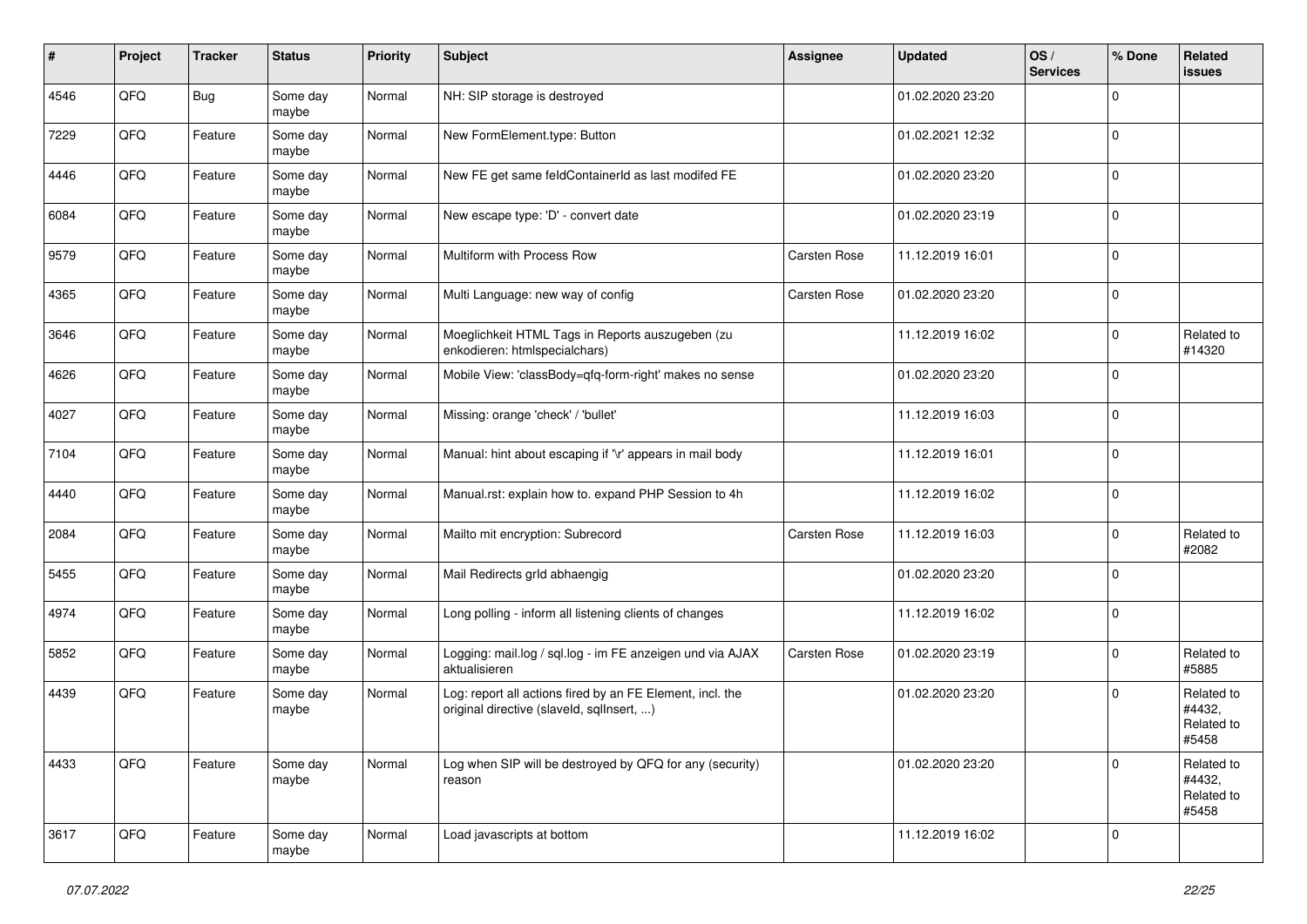| $\vert$ # | Project | <b>Tracker</b> | <b>Status</b>     | <b>Priority</b> | <b>Subject</b>                                                                                                                      | <b>Assignee</b> | <b>Updated</b>   | OS/<br><b>Services</b> | % Done      | Related<br><b>issues</b>                                               |
|-----------|---------|----------------|-------------------|-----------------|-------------------------------------------------------------------------------------------------------------------------------------|-----------------|------------------|------------------------|-------------|------------------------------------------------------------------------|
| 3457      | QFQ     | Feature        | Some day<br>maybe | Normal          | LDAP: concat multi values to one single entry                                                                                       | Carsten Rose    | 11.12.2019 16:02 |                        | 0           |                                                                        |
| 1946      | QFQ     | Feature        | Some day<br>maybe | Normal          | Kontrolle ob der ReadOnly Modus bei den<br>Formularelementen korrekt implementiert ist                                              | Carsten Rose    | 11.12.2019 16:03 |                        | $\mathbf 0$ |                                                                        |
| 1510      | QFQ     | Feature        | Some day<br>maybe | Normal          | jquery von google laden, falls das nicht geht lokal                                                                                 |                 | 11.12.2019 16:03 |                        | 0           |                                                                        |
| 7732      | QFQ     | Feature        | Some day<br>maybe | Normal          | Javascript: Lazy Loading der add on libs                                                                                            | Benjamin Baer   | 08.06.2022 10:38 |                        | 0           | Related to<br>#12611,<br>Related to<br>#12490,<br>Related to<br>#10013 |
| 4259      | QFQ     | Feature        | Some day<br>maybe | Normal          | Instant trigger a cron job                                                                                                          | Carsten Rose    | 11.12.2019 16:03 |                        | $\mathbf 0$ |                                                                        |
| 11036     | QFQ     | Feature        | Some day<br>maybe | Normal          | inline report editor permissions                                                                                                    | Carsten Rose    | 16.09.2021 15:09 |                        | $\mathbf 0$ | Related to<br>#11323                                                   |
| 2950      | QFQ     | Feature        | Some day<br>maybe | Normal          | Inhalt QFQ Records als File                                                                                                         |                 | 11.12.2019 16:03 |                        | 0           |                                                                        |
| 4659      | QFQ     | <b>Bug</b>     | Some day<br>maybe | Normal          | infoButtonExtra                                                                                                                     | Carsten Rose    | 01.02.2020 23:20 |                        | $\mathbf 0$ |                                                                        |
| 7453      | QFQ     | Feature        | Some day<br>maybe | Normal          | import / export forms QFQ                                                                                                           | Carsten Rose    | 16.09.2021 15:10 |                        | 0           |                                                                        |
| 9126      | QFQ     | Bug            | Some day<br>maybe | Normal          | hidden Form elements are present in page source                                                                                     |                 | 02.01.2021 18:41 |                        | $\mathbf 0$ |                                                                        |
| 10095     | QFQ     | Feature        | Some day<br>maybe | Normal          | Generic Gitlab Integration into QFQ                                                                                                 | Carsten Rose    | 16.09.2021 15:10 |                        | 0           |                                                                        |
| 6515      | QFQ     | Feature        | Some day<br>maybe | Normal          | Formular: Felder dynamisch ein/ausblenden                                                                                           |                 | 11.12.2019 16:02 |                        | $\pmb{0}$   |                                                                        |
| 3570      | QFQ     | <b>Bug</b>     | Some day<br>maybe | High            | Formular mit prmitnew permitEdit=Always wird nicht<br>aufgerufen (ist leer)                                                         | Carsten Rose    | 03.05.2021 21:14 |                        | $\mathbf 0$ |                                                                        |
| 4008      | QFQ     | <b>Bug</b>     | Some day<br>maybe | Normal          | FormElemen.type=sendmail: wrong 'TO' if 'real<br>name <rea@mail.to>' is used</rea@mail.to>                                          | Carsten Rose    | 11.12.2019 16:03 |                        | $\mathbf 0$ |                                                                        |
| 3350      | QFQ     | Feature        | Some day<br>maybe | Normal          | FormEditor: Hilfetext hinter 'checktype'                                                                                            | Carsten Rose    | 11.12.2019 16:02 |                        | $\mathbf 0$ |                                                                        |
| 3877      | QFQ     | Feature        | Some day<br>maybe | Normal          | FormEditor: die Felder die aktuell nicht gebraucht werden<br>nur auf readonly/disabled setzen (nicht ausblenden > das<br>irritiert. | Carsten Rose    | 11.12.2019 16:03 |                        | $\pmb{0}$   |                                                                        |
| 7278      | QFG     | Feature        | Some day<br>maybe | Normal          | Form: Wert vordefinieren der immer gesetzt wird                                                                                     |                 | 02.05.2021 09:27 |                        | $\mathbf 0$ |                                                                        |
| 4443      | QFO     | Feature        | Some day<br>maybe | Normal          | Form: multiple secondary tables                                                                                                     |                 | 01.02.2020 23:20 |                        | $\pmb{0}$   |                                                                        |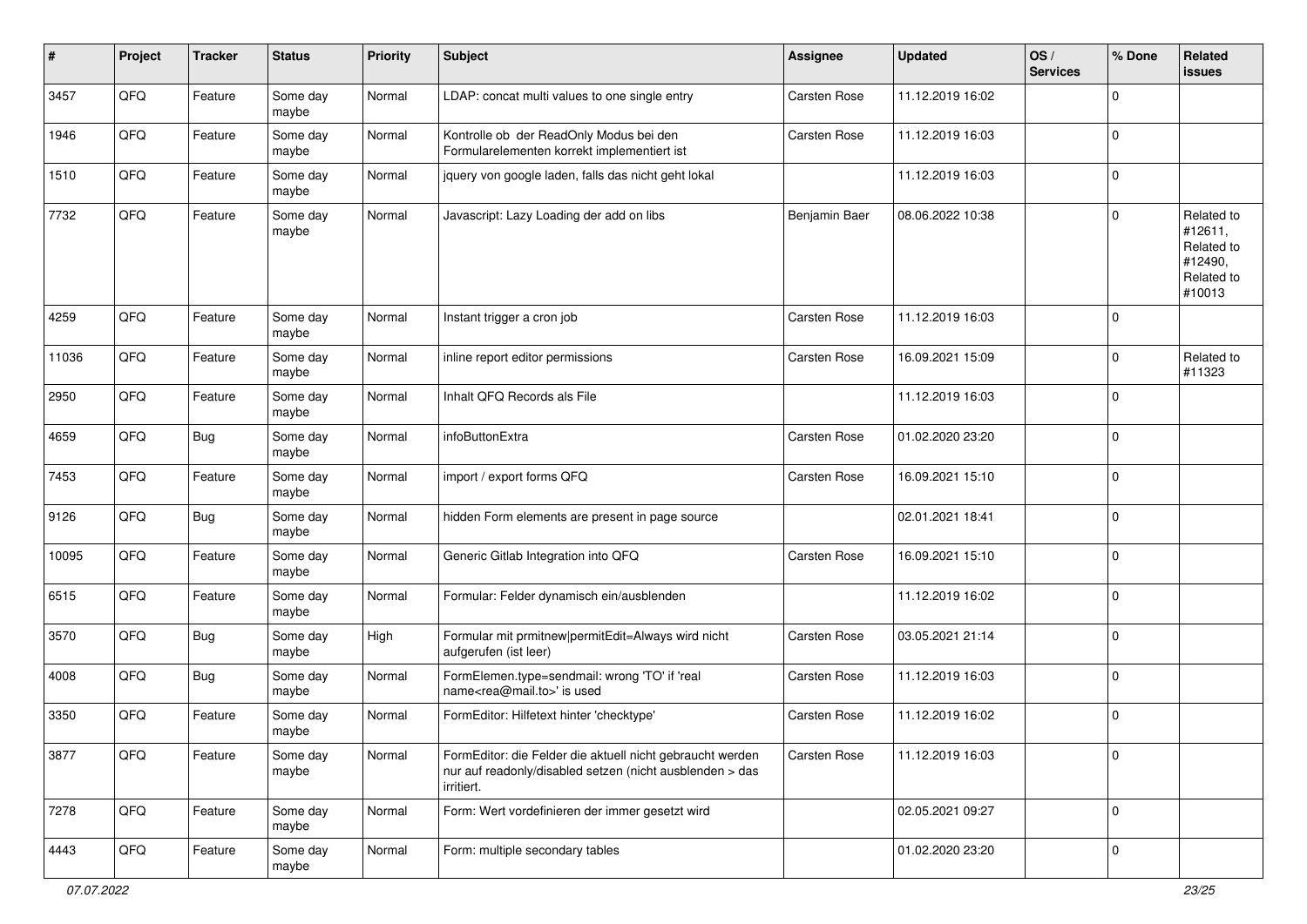| #     | Project | <b>Tracker</b> | <b>Status</b>     | <b>Priority</b> | <b>Subject</b>                                                                                                                                           | <b>Assignee</b>     | <b>Updated</b>   | OS/<br><b>Services</b> | % Done      | <b>Related</b><br><b>issues</b>                                       |
|-------|---------|----------------|-------------------|-----------------|----------------------------------------------------------------------------------------------------------------------------------------------------------|---------------------|------------------|------------------------|-------------|-----------------------------------------------------------------------|
| 3708  | QFQ     | Feature        | Some day<br>maybe | Normal          | Form: input - 'specialchars', 'none'  gewisse tags erlauben,<br>andere verbieten                                                                         | Carsten Rose        | 11.12.2019 16:02 |                        | $\Omega$    | Related to<br>#14320                                                  |
| 5983  | QFQ     | Feature        | Some day<br>maybe | Normal          | Form Submit (save & update): normalize date/-time FE                                                                                                     | <b>Carsten Rose</b> | 01.02.2020 23:19 |                        | $\mathbf 0$ |                                                                       |
| 5557  | QFQ     | <b>Bug</b>     | Some day<br>maybe | Normal          | Form load: STORE_RECORD filled, but should be empty                                                                                                      | <b>Carsten Rose</b> | 01.02.2020 23:19 |                        | $\mathbf 0$ |                                                                       |
| 12315 | QFQ     | Feature        | Some day<br>maybe | Normal          | Form History (Diffs) / Backups                                                                                                                           | Carsten Rose        | 16.09.2021 15:10 |                        | $\mathbf 0$ |                                                                       |
| 11322 | QFQ     | Feature        | Some day<br>maybe | Normal          | Form Element JSON - (multiline parameter field)                                                                                                          | Carsten Rose        | 16.09.2021 15:10 |                        | $\mathbf 0$ |                                                                       |
| 3878  | QFQ     | Feature        | Some day<br>maybe | Normal          | Form 'FormElement': Spalte 'name' typeAhead mit<br>Spaltennamen der Primarytable.                                                                        |                     | 11.12.2019 16:03 |                        | $\mathbf 0$ |                                                                       |
| 3879  | QFQ     | Feature        | Some day<br>maybe | Normal          | Form 'FormElement': Beim Feld 'name' rechts in der Notiz<br>einen Link einblenden - a) aktuelle Definition anzeigen, b)<br>Spalte in der Tabelle anlegen |                     | 11.12.2019 16:03 |                        | $\mathbf 0$ |                                                                       |
| 3880  | QFQ     | Feature        | Some day<br>maybe | Normal          | Form 'Form': anlegen einer Tabelle                                                                                                                       |                     | 14.01.2021 10:12 |                        | $\mathbf 0$ |                                                                       |
| 5923  | QFQ     | Feature        | Some day<br>maybe | Normal          | fillStoreSystemBySqlLate                                                                                                                                 |                     | 01.02.2020 23:19 |                        | $\mathbf 0$ |                                                                       |
| 4872  | QFQ     | Feature        | Some day<br>maybe | Normal          | Fields of Typo3 page available in STORE_TYPO3                                                                                                            | Carsten Rose        | 01.02.2020 23:19 |                        | $\mathbf 0$ |                                                                       |
| 4444  | QFQ     | Feature        | Some day<br>maybe | Normal          | FE.type=upload: detect mime type                                                                                                                         |                     | 11.12.2019 16:02 |                        | $\mathbf 0$ | Related to<br>#4303                                                   |
| 5877  | QFQ     | <b>Bug</b>     | Some day<br>maybe | Normal          | FE.type=note:bsColumn strange behaviour                                                                                                                  |                     | 01.02.2020 23:19 |                        | $\mathbf 0$ |                                                                       |
| 5021  | QFQ     | <b>Bug</b>     | Some day<br>maybe | Normal          | FE.typ=extra - during save displays error 'datum2' already<br>filled in STORE_SIP - the value is stored nevertheless                                     | <b>Carsten Rose</b> | 01.02.2020 23:19 |                        | $\mathbf 0$ | Related to<br>#3875                                                   |
| 10013 | QFQ     | Feature        | Some day<br>maybe | Normal          | FE.typ=editor: CodeMirror                                                                                                                                | Carsten Rose        | 08.06.2022 10:37 |                        | $\mathbf 0$ | Related to<br>#12611,<br>Related to<br>#12490,<br>Related to<br>#7732 |
| 4536  | QFQ     | Feature        | Some day<br>maybe | Normal          | FE upload: problem with delete if mutliple uploads an<br>FE.name="                                                                                       |                     | 01.02.2020 23:20 |                        | $\mathbf 0$ |                                                                       |
| 3415  | QFQ     | Feature        | Some day<br>maybe | Normal          | FE Login Box Templatefile                                                                                                                                | Benjamin Baer       | 11.12.2019 16:02 |                        | $\mathbf 0$ |                                                                       |
| 3750  | QFG     | <b>Bug</b>     | Some day<br>maybe | Normal          | FE in a row: if one violates check, all are red                                                                                                          | Carsten Rose        | 11.12.2019 16:03 |                        | $\mathbf 0$ |                                                                       |
| 5024  | QFG     | Feature        | Some day<br>maybe | Normal          | Fabric: Generate PDF with edits                                                                                                                          | Benjamin Baer       | 01.02.2020 23:20 |                        | $\mathbf 0$ | Related to<br>#10704                                                  |